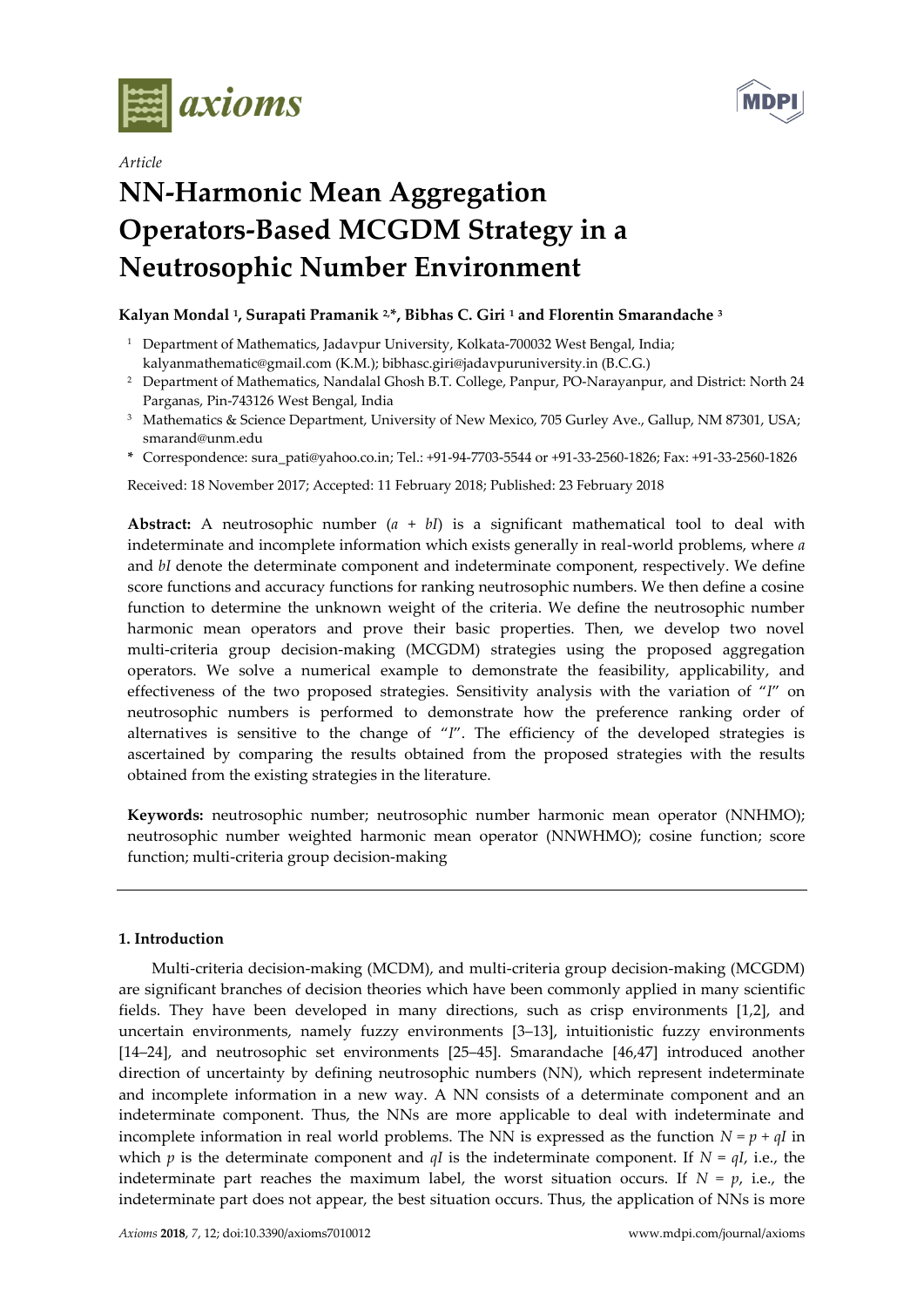appropriate to deal with the indeterminate and incomplete information in real-world decision-making situations.

Information aggregation is an essential practice of accumulating relevant information from various sources. It is used to present aggregation between the min and max operators. The harmonic mean is usually used as a mathematical tool to accumulate the central tendency of information [48].

The harmonic mean (HM) is widely used in statistics to calculate the central tendency of a set of data. Park et al. [49] proposed multi-attribute group decision-making (MAGDM) strategy based on HM operators under uncertain linguistic environments. Wei [50] proposed a MAGDM strategy based on fuzzy-induced, ordered, weighted HM. In a fuzzy environment, Xu [48] studied a fuzzy-weighted HM operator, fuzzy ordered weighted HM operator, and a fuzzy hybrid HM operator, and employed them for MADM problems. Ye [51] proposed a multi-attribute decision-making (MADM) strategy based on harmonic averaging projection for a simplified neutrosophic sets (SNS) environment.

In a NN environment, Ye [52] proposed a MAGDM using de-neutrosophication strategy and a possibility degree ranking strategy for neutrosophic numbers. Liu and Liu [53] proposed a NN generalized weighted power averaging operator for MAGDM. Zheng et al. [54] proposed a MAGDM strategy based on a NN generalized hybrid weighted averaging operator. Pramanik et al. [55] studied a teacher selection strategy based on projection and bidirectional projection measures in a NN environment.

Only four [52–55] MCGDM strategies using NNs have been reported in the literature. Motivated from the works of Ye [52], Liu and Liu [53], Zheng et al. [54], and Pramanik et al. [55], we consider the proposed strategies to handle MCGDM problems in a NN environment.

The strategies [52–55] cannot deal with the situation when larger values other than arithmetic mean, geometric mean, and harmonic mean are necessary for experimental purposes. To fill the research gap, we propose two MCGDM strategies.

In this paper, we develop two new MCGDM strategies based on a NN harmonic mean operator (NNHMO) and a NN weighted harmonic mean operator (NNWHMO) to solve MCGDM problems. We define a cosine function to determine unknown weights of the criteria. To develop the proposed strategies, we define score and accuracy functions for ranking NNs for the first time in the literature.

The rest of the paper is structured as follows: Section 2 presents some preliminaries of NNs and score and accuracy functions of NNs. Section 3 devotes NN harmonic mean operator (NNHMO) and NN weighted harmonic mean operator (NNWHMO). Section 4 defines the cosine function to determine unknown criteria weights. Section 5 presents two novel decision-making strategies based on NNHMO and NNWHMO. In Section 6, a numerical example is presented to illustrate the proposed MCGDM strategies and the results show the feasibility of the proposed MCGDM strategies. Section 7 compares the obtained results derived from the proposed strategies and the existing strategies in NN environment. Finally, Section 8 concludes the paper with some remarks and future scope of research.

#### **2. Preliminaries**

In this section, definition of harmonic and weighted harmonic mean of positive real numbers, concepts of NNs, operations on NNs, score and accuracy functions of NNs are outlined.

#### *2.1. Harmonic Mean and Weighted Harmonic Mean*

Harmonic mean is a traditional average, which is generally used to determine central tendency of data. The harmonic mean is commonly considered as a fusion method of numerical data.

**Definition 1.** [48]: The harmonic mean H of the positive [real numbers](https://en.wikipedia.org/wiki/Real_number)  $x_1$ ,  $x_2$ ,  $\ldots$ ,  $x_n$  is defined as: *n n*

$$
H = \frac{n}{\frac{1}{x_1} + \frac{1}{x_2} + \dots + \frac{1}{x_n}} = \frac{n}{\sum_{i=1}^{n} \frac{1}{x_i}}; i = 1, 2, \dots, n.
$$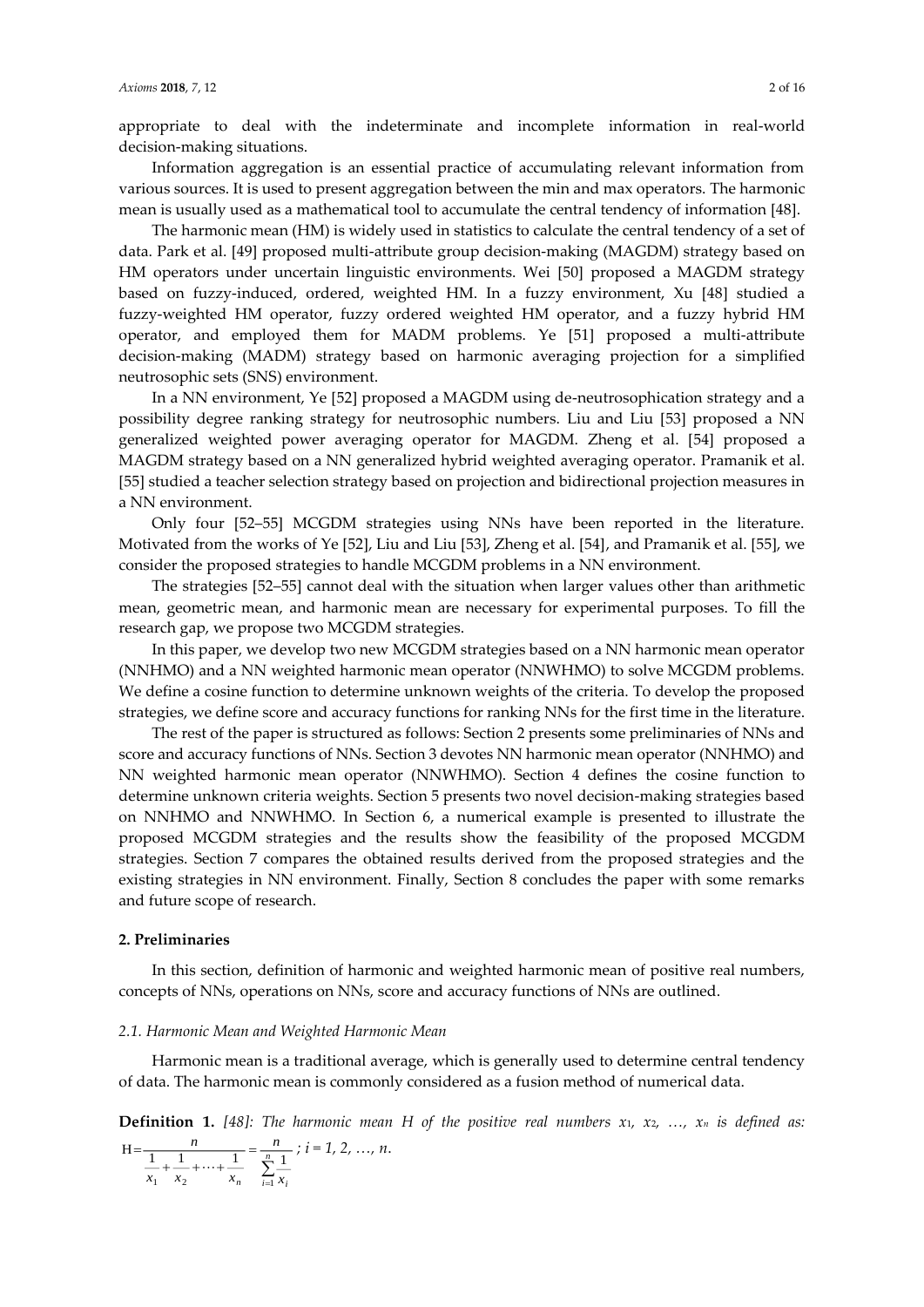**Definition 2.** [49]: The weighted harmonic mean H of the positive [real numbers](https://en.wikipedia.org/wiki/Real_number)  $x_1, x_2, ..., x_n$  is defined as

$$
WH = \frac{1}{\frac{w_1}{x_1} + \frac{w_2}{x_2} + \dots + \frac{w_n}{x_n}} = \frac{1}{\sum_{i=1}^{n} \frac{w_i}{x_i}}; i = 1, 2, \dots, n.
$$
  
Here,  $\sum_{i=1}^{n} w_i = 1$ .

*2.2. NNs*

A NN [46,47] consists of a determinate component *x* and an indeterminate component *yI*, and is mathematically expressed as  $z = x + yI$  for  $x, y \in R$ , where *I* is indeterminacy interval and *R* is the set of real numbers. A NN *z* can be specified as a possible interval number, denoted by *z* = [*x + yI<sup>L</sup>* , *x +*   $yI^{U}$  for  $z \in Z$  (*Z* is set of all NNs) and  $I \in [I^L, I^U]$ . The interval  $I \in [I^L, I^U]$  is considered as an indeterminate interval.

- If  $yI = 0$ , then *z* is degenerated to the determinate component  $z = x$
- If  $x = 0$ , then *z* is degenerated to the indeterminate component  $z = yI$
- If  $I^L = I^U$ , then *z* is degenerated to a real number.

Let two NNs be  $z_1 = x_1 + y_1I$  and  $z_2 = x_2 + y_2I$  for  $z_1, z_2 \in Z$ , and  $I \in [I^L, I^U]$ . Some basic operational rules for *z*<sup>1</sup> and *z*<sup>2</sup> are presented as follows:

 $(1)$   $I^2 = I$  $(2)$   $I.0 = 0$ (3) *I*/*I* = Undefined  $(4)$   $z_1 + z_2 = x_1 + x_2 + (y_1 + y_2)I = [x_1 + x_2 + (y_1 + y_2)I^L, x_1 + x_2 + (y_1 + y_2)I^U]$  $(5)$  *z*<sub>1</sub> − *z*<sub>2</sub> = *x*<sub>1</sub> − *x*<sub>2</sub> + (*y*<sub>1</sub> − *y*<sub>2</sub>)*I* = [*x*<sub>1</sub> − *x*<sub>2</sub> + (*y*<sub>1</sub> − *y*<sub>2</sub>)*I*<sup>*U*</sup>] *u*<sup>1</sup> (6)  $z_1 \times z_2 = x_1x_2 + (x_1y_2 + x_2y_1)I + y_1y_2I^2 = x_1x_2 + (x_1y_2 + x_2y_1 + y_1y_2)I$ 

(7) 
$$
\frac{z_1}{z_2} = \frac{x_1 + y_1 I}{x_2 + y_2 I} = \frac{x_1}{x_2} + \frac{x_2 y_1 - x_1 y_2}{x_2 (x_2 + y_2)} I; x_2 \neq 0, x_2 \neq -y_2
$$
  
\n(8) 
$$
\frac{1}{z_1} = \frac{1 + 0I}{x_1 + y_1 I} = \frac{1}{x_1} + \frac{-y_1}{x_1 (x_1 + y_1)} I; x_1 \neq 0, x_1 \neq -y_1
$$

(9) 
$$
z_1^2 = x_1^2 + (2x_1y_1 + y_1^2)I
$$

 $(10)$   $\lambda z_1 = \lambda x_1 + \lambda y_1 I$ 

**Theorem 1.** If z is a neutrosophic number then,  $\frac{1}{(z)^{-1}} = z$ ,  $z \neq 0$ . 1  $\overline{z}$ <sup> $\overline{z}$ </sup> $\overline{z}$ <sup> $\overline{z}$ </sup>

**Proof.** Let  $z = x + yI$ . Then,

$$
\frac{1}{z} = (z)^{-1} = \frac{1}{x} + \frac{-y}{x(x+y)} I; \ x \neq 0, x \neq -y
$$
\n
$$
\frac{1}{(z)^{-1}} = \frac{1}{1/x} + \frac{y}{1/x \left( 1/x - \frac{y}{x(x+y)} \right)} I; \ x \neq 0, x \neq -y
$$
\n
$$
= x + yI = z.
$$

 $\Box$ 

**Definition 3.** *For any NN*  $z = x + yI = [x + yI^L, x + yI^U]$ , (x and y not both zeroes), its score and accuracy *functions are defined, respectively, as follows:*

$$
Sc(z) = \left| \frac{x + y(I^{U} - I^{L})}{2\sqrt{x^{2} + y^{2}}} \right|
$$
 (1)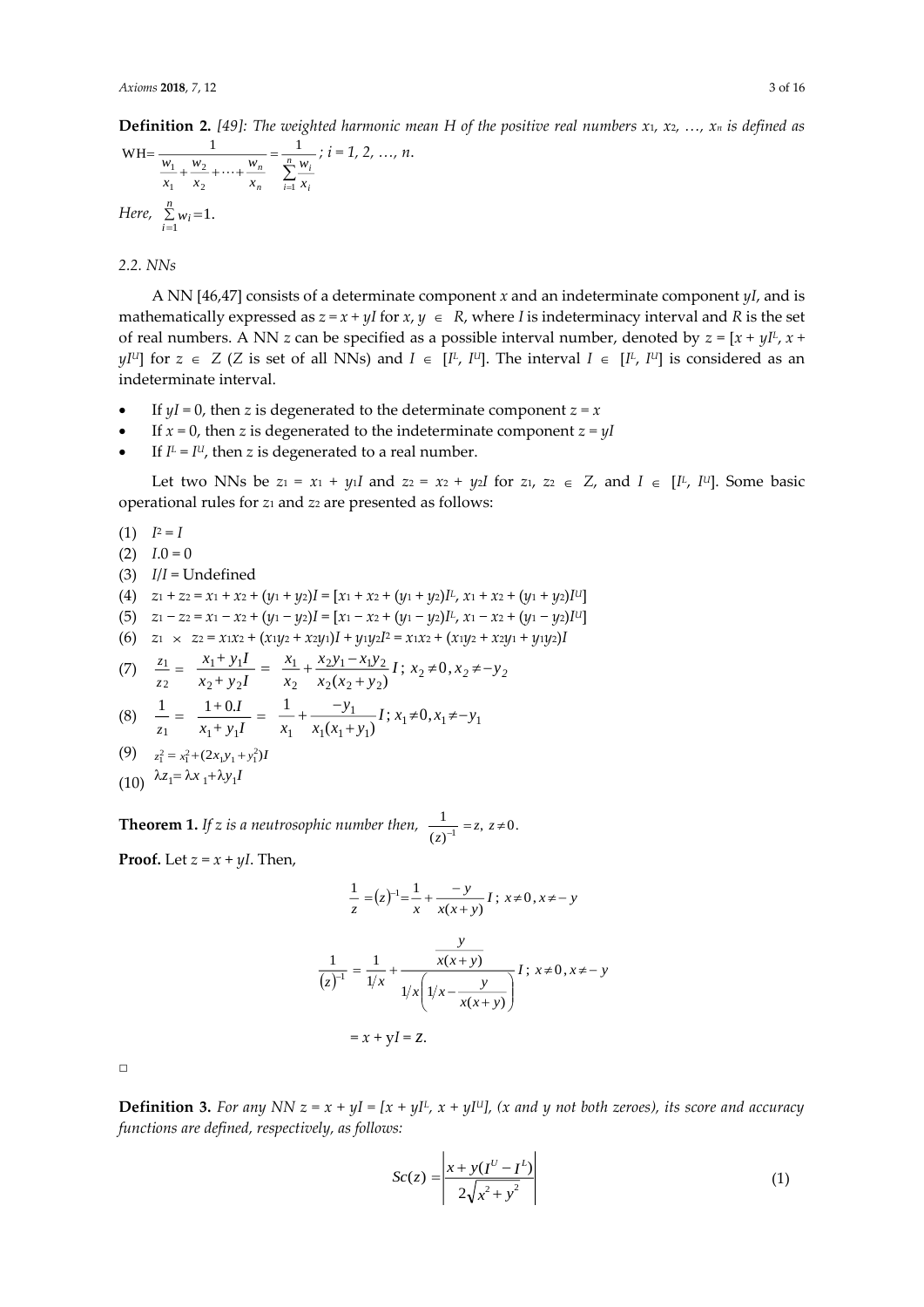*Axioms* **2018**, *7*, 12 4 of 16

$$
Ac(z) = 1 - \exp\left\langle -\left|x + y(I^{U} - I^{L})\right|\right\rangle
$$
\n(2)

**Theorem 2.** *Both score function Sc(z) and accuracy function Ac(z) are bounded*.

#### **Proof***.*

 $x, y \in R$  and  $I \in [0, 1]$ 

$$
\Rightarrow 0 \le \frac{x}{\sqrt{x^2 + y^2}} \le 1, 0 \le \frac{y(I^{u} - I^{v})}{\sqrt{x^2 + y^2}} \le 1
$$
  

$$
\Rightarrow 0 \le \left| \frac{x + y(I^{u} - I^{v})}{\sqrt{x^2 + y^2}} \right| \le 2 \Rightarrow 0 \le \left| \frac{x + y(I^{u} - I^{v})}{2\sqrt{x^2 + y^2}} \right| \le 1 \Rightarrow 0 \le S(z) \le 1.
$$

Since  $0 \leq Sc(z) \leq 1$ , score function is bounded. Again:

$$
0 \le \exp\left\langle -\left|x + y(I^U - I^L)\right|\right\rangle \le 1
$$
  
\n
$$
\Rightarrow -1 \le -\exp\left\langle -\left|x + y(I^U - I^L)\right|\right\rangle \le 0
$$
  
\n
$$
\Rightarrow 0 \le 1 - \exp\left\langle -\left|x + y(I^U - I^L)\right|\right\rangle \le 1
$$

Since  $0 \le Ac(z) \le 1$ , accuracy function is bounded.  $\square$ 

**Definition 4.** Let two NNs be  $z_1 = x_1 + y_1I = [x_1 + y_1I^L, x_1 + y_1I^U]$ , and  $z_2 = x_2 + y_2I = [x_2 + y_2I^L, x_2 + y_2I^U]$ , then the *following comparative relations hold:*

- *If*  $S(z_1) > S(z_2)$ , then  $z_1 > z_2$
- *If*  $S(z_1) = S(z_2)$  and  $A(z_1) < A(z_2)$ , then  $z_1 < z_2$
- *If*  $S(z_1) = S(z_2)$  and  $A(z_1) = A(z_2)$ , then  $z_1 = z_2$ .

**Example 1.** Let three NNs be  $z_1 = 10 + 2I$ ,  $z_2 = 12$  and  $z_3 = 12 + 5I$  and  $I \in [0, 0.2]$ . Then,

*S(z*1*) = 0.5099, S(z*2*) = 0.5, S(z*3*) = 0.5577, A(z*1*) = 0.999969, A(z*2*) = 0.999994, A(z*3*) = 0.999997.*

*We see that,*  $S(z_1) > S(z_2) = S(z_3)$ , and  $A(z_3) > S(z_2)$ . Using Definition 2, we conclude that,  $z_1 \succ z_3 \succ z_2$ .

#### **3. Harmonic Mean Operators for NNs**

In this section, we define harmonic mean operator and weighted harmonic mean operator for neutrosophic numbers.

*3.1. NN-Harmonic Mean Operator (NNHMO)*

**Definition 5.** Let  $z_i = x_i + y_iI$  ( $i = 1, 2, ..., n$ ) be a collection of NNs. Then the NNHMO is defined as follows:

NNHMO(
$$
z_1, z_2, \dots, z_n
$$
) =  $n \cdot \left( \sum_{i=1}^n (z_i)^{-1} \right)^{-1}$  (3)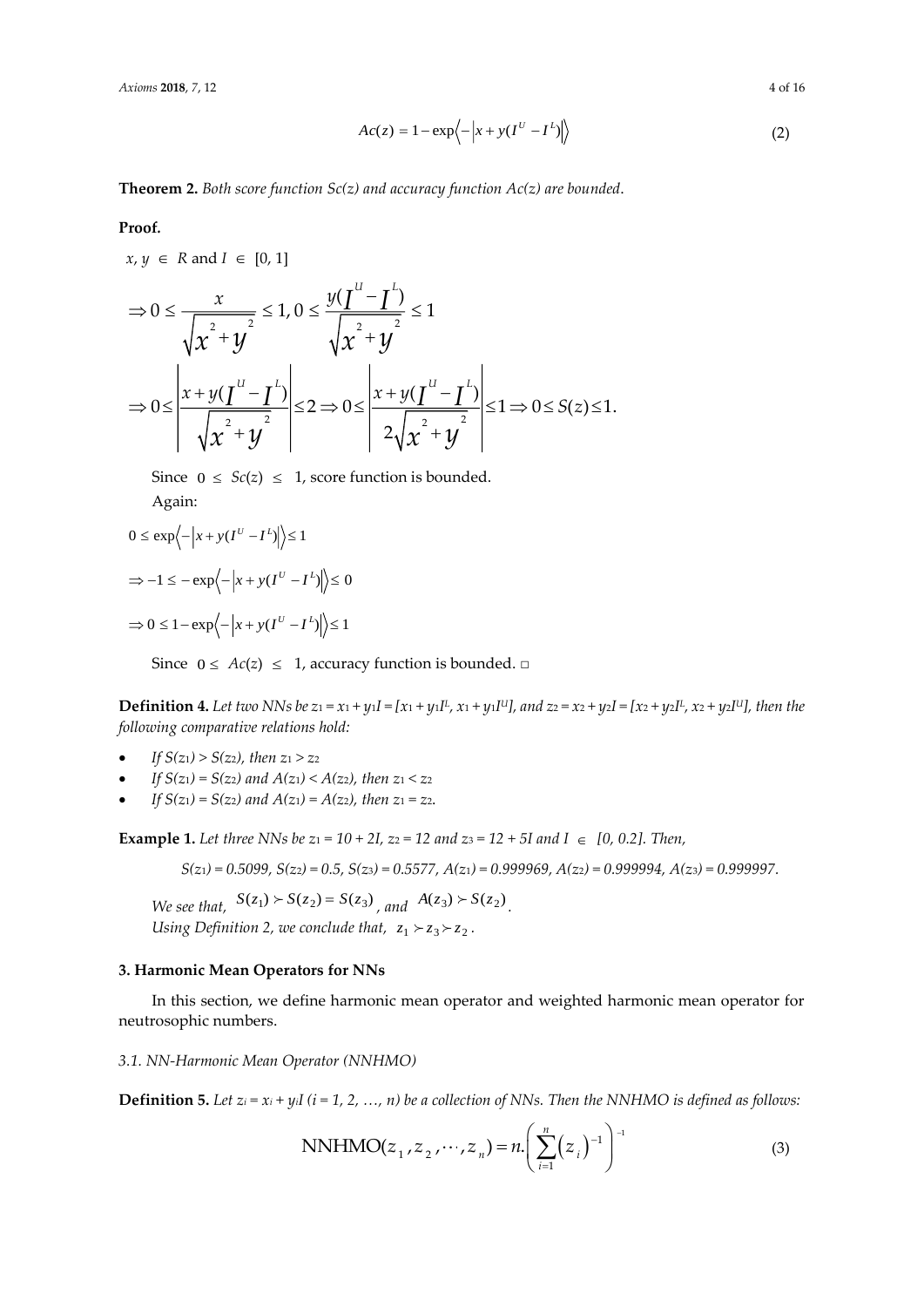**Theorem 3.** Let  $z_i = x_i + y_i$ *I*  $(i = 1, 2, ..., n)$  be a collection of NNs. The aggregated value of the  $NNHMO(z_1, z_2, \dots, z_n)$  operator is also a NN.

**Proof.**

NNHMO(
$$
z_1, z_2, ..., z_n
$$
) =  $n \cdot \left( \sum_{i=1}^n (z_i)^{-1} \right)^{-1}$   
\n=  $n \cdot \left( \sum_{i=1}^n \frac{1}{x_i} + \sum_{i=1}^n \frac{-y_i}{x_i (x_i + y_i)} I \right)^{-1}$ ;  $x_i \neq 0, x_i \neq -y_i$   
\n
$$
= \frac{n}{\sum_{i=1}^n \frac{1}{x_i}} + \frac{-y_i}{\left( \sum_{i=1}^n \frac{1}{x_i} \right) \left( \sum_{i=1}^n \frac{1}{x_i} + \sum_{i=1}^n \frac{-y_i}{x_i (x_i + y_i)} \right)} I; \sum_{i=1}^n \frac{1}{x_i} \neq 0, \sum_{i=1}^n \frac{1}{x_i} \neq -\sum_{i=1}^n \frac{-y_i}{x_i (x_i + y_i)}
$$

This shows that NNHMO is also a NN. □

*3.2. NN-Weighted Harmonic Mean Operator (NNWHMO)*

**Definition 6.** Let  $z_i = x_i + y_i$   $(i = 1, 2, ..., n)$  be a collection of NNs and  $w_i$   $(i = 1, 2, ..., n)$  is the weight of  $z_i$   $(i$  $= 1, 2, ..., n)$  and  $\sum_{i=1}^{n} w_i = 1$ .  $\sum\limits_{i=1}^Kw_i$ =1. Then the NN-weighted harmonic mean (NNWHMO) is defined as follows:

NNWHMO(
$$
z_1, z_2, ..., z_n
$$
) =  $\left(\sum_{i=1}^n \frac{w_i}{z_i}\right)^{-1}, z_i \neq 0$  (4)

**Theorem 4.** Let  $z_i = x_i + y_i$ *I*  $(i = 1, 2, ..., n)$  be a collection of NNs. The aggregated value of the  $NNWHMO(z_1, z_2, \dots, z_n)$  operator is also a NN.

**Proof.**

NNWHMO
$$
(z_1, z_2, ..., z_n)
$$
 =  $\left(\sum_{i=1}^n \frac{w_i}{z_i}\right)^{-1}$ ,  $z_i \neq 0$   
\n
$$
= \left(\sum_{i=1}^n w_i \left(\frac{1}{x_i} + \frac{-y_i}{x_i(x_i + y_i)}I\right)\right)^{-1}
$$
;  $x_i \neq 0$ ,  $x_i \neq -y_i$   
\n
$$
= \left(\frac{w_i \sum_{i=1}^n \frac{1}{x_i} + w_i \sum_{i=1}^n \frac{-y_i}{x_i(x_i + y_i)}I\right)^{-1}
$$
;  $x_i \neq 0$ ,  $x_i \neq -y_i$   
\n
$$
= \frac{1}{w_i \sum_{i=1}^n \frac{1}{x_i} + \left(\frac{-y_i \sum_{i=1}^n \frac{-y_i}{x_i(x_i + y_i)}\right)}{w_i \sum_{i=1}^n \frac{-y_i}{x_i(x_i + y_i)}} I
$$
;  $w_i \sum_{i=1}^n \frac{1}{x_i} \neq 0$ ,  $w_i \sum_{i=1}^n \frac{1}{x_i} \neq -w_i \sum_{i=1}^n \frac{-y_i}{x_i(x_i + y_i)}$ ;  $\sum_{i=1}^n w_i = 1$ 

This shows that NNWHMO is also a NN. □

**Example 2.** Let two NNs be  $z_1 = 3 + 2I$  and  $z_2 = 2 + I$  and  $I \in [0, 0.2]$ . Then: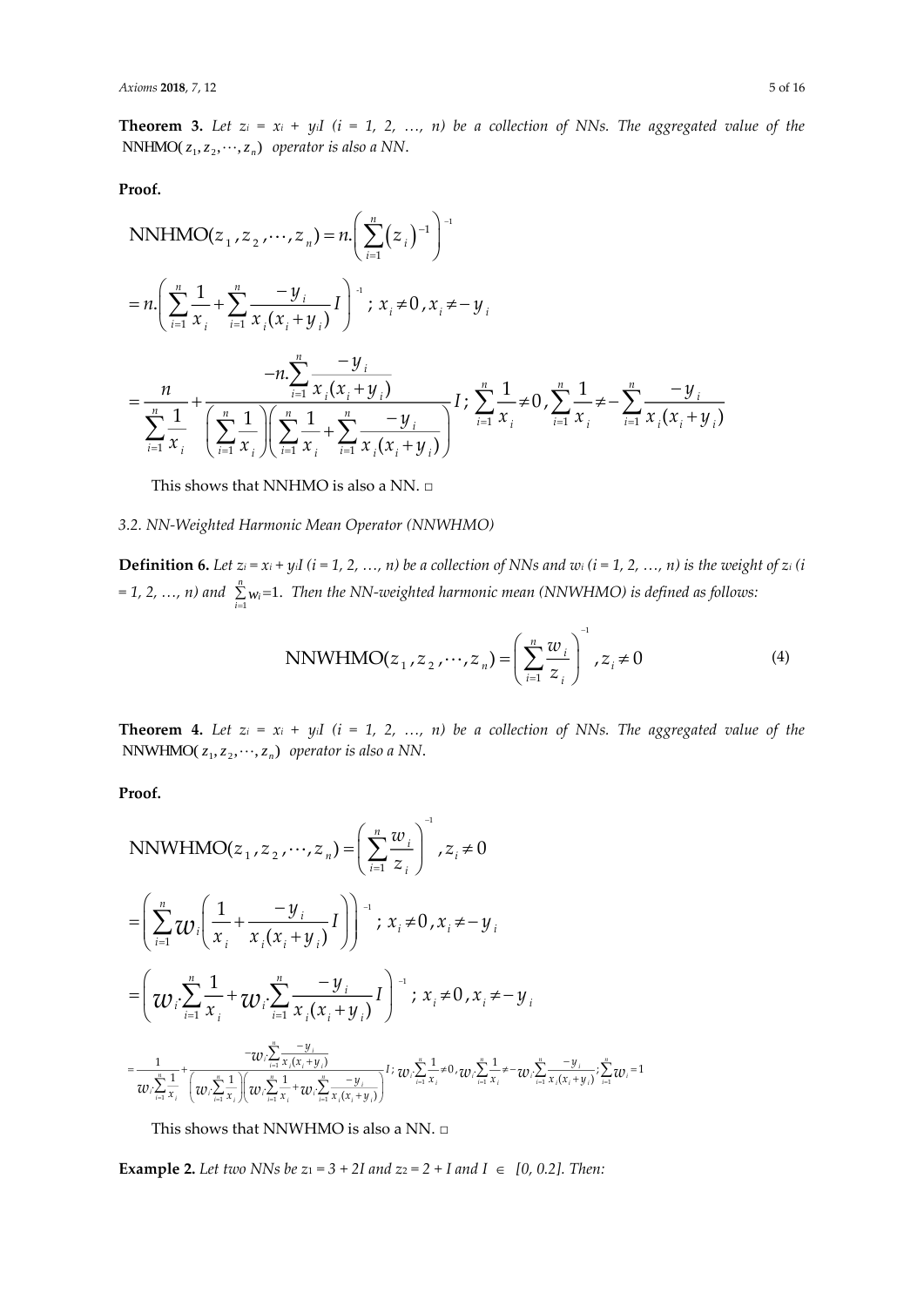NNHMO(
$$
z_1
$$
,  $z_2$ ) =  $2\left(\frac{1}{z_1} + \frac{1}{z_2}\right)^{-1}$  =  $2\left(\frac{1}{3+2I} + \frac{1}{2+I}\right)^{-1}$  = 2.4 + 0.635*I*.

**Example 3.** Let two NNs be  $z_1 = 3 + 2I$  and  $z_2 = 2 + I$ ,  $I \in [0, 0.2]$  and  $w_1 = 0.4$ ,  $w_2 = 0.6$ , then:

$$
\text{NNWHMO}(z_1, z_2) = \left(\mathcal{W}_1 \frac{1}{Z_1} + \mathcal{W}_2 \frac{1}{Z_2}\right)^{-1} = \left(0.4 \frac{1}{3+2I} + 0.6 \frac{1}{2+I}\right)^{-1} = 2.308 + 1.370I.
$$

The NNHMO operator and the NNWHMO operator satisfy the following properties.

*P1. Idempotent law:* If  $z_i = z$  for  $i = 1, 2, ..., n$  then,  $NNHMO(z_1, z_2, \dots, z_n) = z$  and *NNWHMO* $(z_1, z_2, \dots, z_n) = z$ .

**Proof.** For,  $z_i = z$ ,  $\sum_{i=1}^{n} w_i = 1$ , *n*  $\sum_{i=1}$   $W_i$ 

$$
\text{NNHMO}(z_1, z_2, \cdots, z_n) = n \cdot \left( \sum_{i=1}^n (z_i)^{-1} \right)^{-1} = n \cdot \left( \sum_{i=1}^n (z)^{-1} \right)^{-1} = \frac{n}{n \cdot z^{-1}} = z.
$$
\n
$$
\text{NNWHMO}(z_1, z_2, \cdots, z_n) = \left( \sum_{i=1}^n \frac{w_i}{z_i} \right)^{-1}, z_i \neq 0 = \left( \sum_{i=1}^n \frac{w_i}{z} \right)^{-1} = \left( \sum_{i=1}^n w_i \right)^{-1} \cdot \left( z^{-1} \right)^{-1} = z.
$$

□

*P2. Boundedness:* Both the operators are bounded.

**Proof.** Let  $z_{\min} = \min(z_1, z_2, \dots, z_n)$ ,  $z_{\max} = \max(z_1, z_2, \dots, z_n)$  for  $i = 1, 2, \dots, n$  then,  $z_{\min} \leq \text{NNHMO}(z_1, z_2, \cdots, z_n) \leq z_{\max}$  and  $z_{\min} \leq \text{NNWHMO}(z_1, z_2, \cdots, z_n) \leq z_{\max}$ . Hence, both the operators are bounded. □

*P3. Monotonicity:* If  $z_i \leq z_i^*$  for  $i = 1, 2, ..., n$  then, NNHMO( $z_1, z_2, ..., z_n$ )  $\leq$  NNHMO( $z_1^*, z_2^*, ..., z_n^*$ ) and NNWHMO( $z_1, z_2, \dots, z_n$ )  $\leq$  NNWHMO( $z_1^*, z_2^*, \dots, z_n^*$ ).

**Proof.** NNHMO(
$$
z_1, z_2, ..., z_n
$$
) – NNHMO( $\overline{z_1}, \overline{z_2}, ..., \overline{z_n}$ ) =  $\frac{n}{\frac{1}{z_1} + \frac{1}{z_2} + ... + \frac{1}{z_n}} - \frac{n}{\frac{1}{z_1} + \frac{1}{z_2} + ... + \frac{1}{z_n} \le 0$ ,

 $\frac{\sin 1}{z_i} \leq \frac{z_i}{z_i} \text{ or } \frac{z_i}{z_i} \geq \frac{1}{z_i}$  $\leq \frac{1}{z_i}$  or  $\frac{1}{z} \geq \frac{1}{z_i}$ , for  $i = 1, 2, ..., n$ .

Again,

$$
\text{NNWHMO}(z_1, z_2, \cdots, z_n) - \text{NNWHMO}(\frac{z_1}{z_1}, \frac{z_2}{z_2}, \cdots, \frac{z_n}{z_n}) = \frac{1}{\frac{w_1}{z_1} + \frac{w_2}{z_2} + \dots + \frac{w_n}{z_n}} - \frac{1}{\frac{w_1}{z_1} + \frac{w_2}{z_2} + \dots + \frac{w_n}{z_n}} \le 0 ,
$$

 $\frac{\sin 1}{z_i} \leq \frac{z_i}{z_i} \text{ or } \frac{z_i}{z_i} \geq \frac{1}{z_i}$  $\leq \sum_{i=1}^{n} \text{or} \frac{1}{z_i} \geq \frac{1}{z_i}, \leq 0$ , for  $z_i \leq \sum_{i=1}^{n} y_i = 1$ *i wi* ; (*i* = 1, 2, …, *n*).

This proves the monotonicity of the functions  $NNHMO(z_1, z_2, \dots, z_n)$ and  $\text{NNWHMO}(z_1, z_2, \cdots, z_n)$  .  $\Box$ 

*P4. Commutativity:* If  $(z_1, z_2, \dots, z_n)$  be any permutation of  $(z_1, z_2, \dots, z_n)$ then, NNHMO( $z_1, z_2, \dots, z_n$ ) = NNHMO( $z_1, z_2, \dots, z_n$ ) and NNWHMO( $z_1, z_2, \dots, z_n$ ) = NNWHMO( $z_1, z_2, \dots, z_n$ ).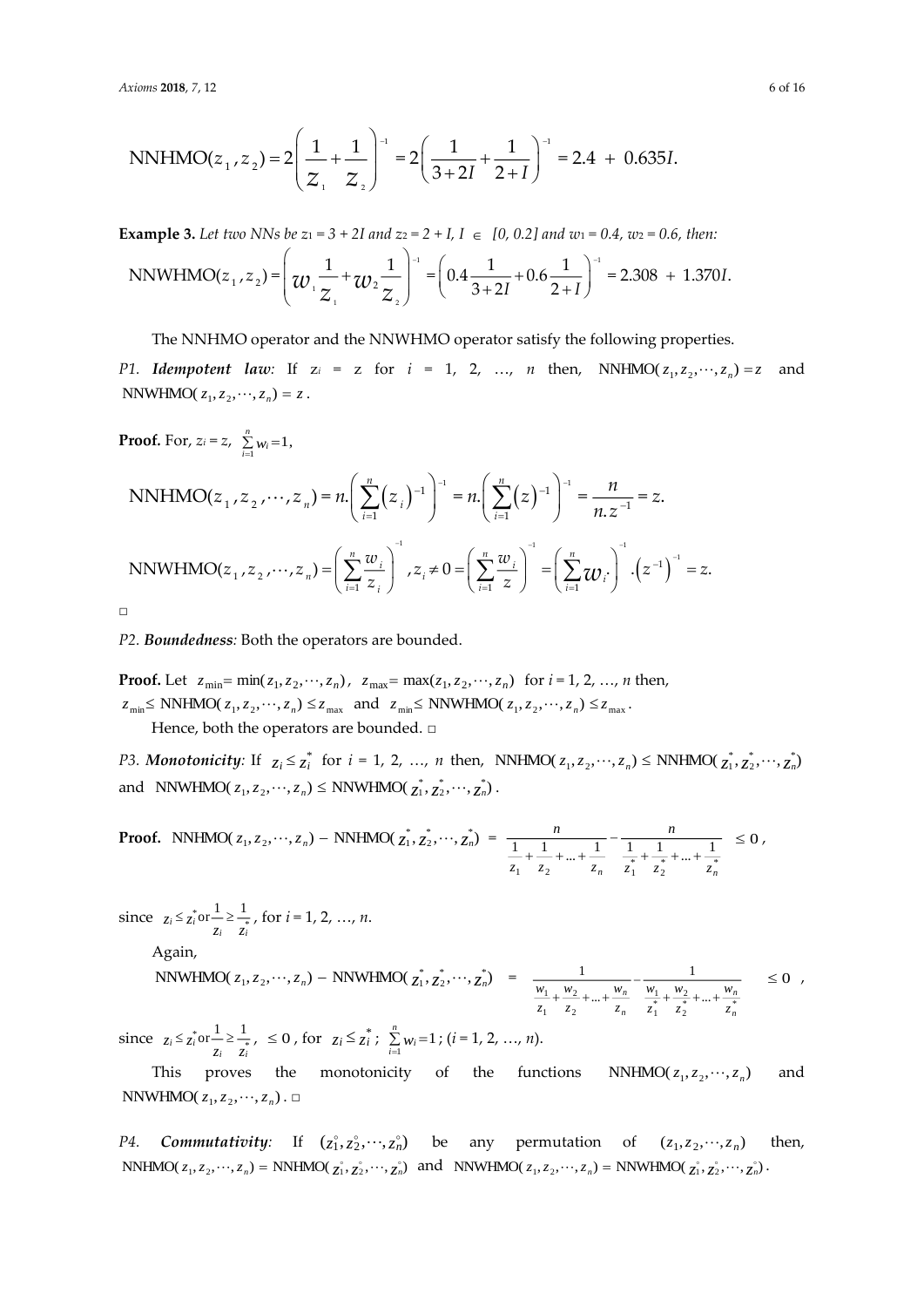**Proof.** NNHMO( $z_1, z_2, \dots, z_n$ ) – NNHMO( $z_1^{\circ}, z_2^{\circ}, \dots, z_n^{\circ}$ ) =  $n\left(\sum_{i=1}^{n} (z_i)^{-1}\right)^{-1} - n\left(\sum_{i=1}^{n} (z_i)^{-1}\right)^{-1}$ 1  $\left(\frac{n}{2}\right)^*$ 1  $\left( \begin{array}{cc} n \end{array} \right)^{-1}$   $\left( \begin{array}{cc} n & k-1 \\ n & k \end{array} \right)^{-1}$ ┍ =  $\begin{bmatrix} 1 \\ 1 \end{bmatrix}$   $-n\left(\sum_{i=1}^{n} (z_i)^{-1}\right)$  $\left(\sum_{i=1}^n (z_i^*)^{-1}\right)$  $\Biggr)^{-1} - n \Biggl($  $\left(\sum_{i=1}^n (z_i)^{-1}\right)$  $\left(\sum_{i=1}^{n} (z_i)^{-1}\right)^{-1} - n \left(\sum_{i=1}^{n} (z_i)^{-1}\right)$  $\sum_{i=1}^{\infty}$ <sup>(\* *i*</sup>)  $n\left(\sum_{i=1}^{n} (z_i)^{-1}\right)$   $-n\left(\sum_{i=1}^{n} (z_i)^{-1}\right)$  = 0, because,

 $(z_1^{\circ}, z_2^{\circ}, \dots, z_n^{\circ})$  is any permutation of  $(z_1, z_2, \dots, z_n)$ .

Hence, we have  $NNHMO(z_1, z_2, \dots, z_n) = NNHMO(\chi_1^2, \chi_2^2, \dots, \chi_n^2)$ . Again:

NNWHMO
$$
(z_1, z_2, \dots, z_n)
$$
 - NNWHMO $(z_1^{\circ}, z_2^{\circ}, \dots, z_n^{\circ}) = \left(\sum_{i=1}^n w_i (z_i)^{-1}\right)^{-1} - \left(\sum_{i=1}^n w_i (z_i^{\circ})^{-1}\right)^{-1} = 0$ , because,

 $(z_1, z_2, \dots, z_n)$  is any permutation of  $(z_1, z_2, \dots, z_n)$ .

Hence, we have  $\quad$ NNWHMO( $z_1, z_2, \cdots, z_n) =$  NNWHMO( $z_1^{\circ}, z_2^{\circ}, \cdots, z_n^{\circ}$ ). $\Box$ 

## **4. Cosine Function for Determining Unknown Criteria Weights**

When criteria weights are completely unknown to decision-makers, the entropy measure [56] can be used to calculate criteria weights. Biswas et al. [57] employed entropy measure for MADM problems to determine completely unknown attribute weights of single valued neutrosophic sets (SVNSs). Literature review reflects that, strategy to determine unknown weights in the NN environment is yet to appear. In this paper, we propose a cosine function to determine unknown criteria weights.

**Definition** 7. The cosine function of a NN  $P = x_{ij} + y_{ij}I = [x_{ij} + y_{ij}I^{\mu}, x_{ij} + y_{ij}I^{\mu}]$ ,  $(i = 1, 2, ..., m; j = 1, 2, ..., n)$  is *defined as follows:* 

$$
COS_j(P) = \frac{1}{n} \sum_{i=1}^n \cos \frac{\pi}{2} \left( \frac{y_{ij}}{\sqrt{x_{ij}^2 + y_{ij}^2}} \right), \left( x_{ij} \text{ and } y_{ij} \text{ are not both zeroes} \right) \tag{5}
$$

*The weight structure is defined as follows:*

$$
w_j = \frac{\text{COS}_j(P)}{\sum_{j=1}^n \text{COS}_j(P)}; j = 1, 2, ..., n \& \sum_{j=1}^n w_j = 1
$$
 (6)

The cosine function  $\left| \cos_j(P) \right|$  satisfies the following properties:

- *P1.*  $\cos_j(P) = 1$ , if  $y_{ij} = 0$  and  $x_{ij} \neq 0$
- *P2.*  $\cos_j(P) = 0$ , if  $x_{ij} = 0$  and  $y_{ij} \neq 0$ .
- *P3.*  $\cos_j(P) \geq \cos_j(Q)$  , if  $x_{ij}$  of  $P > x_{ij}$  of  $Q$  or  $y_{ij}$  of  $P < y_{ij}$  of  $Q$  or both.

#### **Proof.**

P1. 
$$
y_{ij} = 0 \implies COS_j(P) = \frac{1}{n} \sum_{i=1}^{n} [cos 0] = 1
$$
  
P2.  $x_{ij} = 0 \implies COS_j(P) = \frac{1}{n} \sum_{i=1}^{n} \left[ cos \frac{\pi}{2} \right] = 0$ 

- *P3.* For, *xij* of *P* > *xij* of *Q*
- Determinate part of *P* > Determinate part of *Q*
- $\Rightarrow$   $\cos_j(Q) < \cos_j(P)$ . For,  $y_{ij}$  of  $P \leq y_{ij}$  of  $Q$
- $\Rightarrow$  Indeterminacy part of *P* < Indeterminacy part of *Q*

$$
\Rightarrow \quad \text{COS}_j(Q) > \text{COS}_j(P) \, .
$$
\n
$$
\text{For, } x_{ij} \text{ of } P > x_{ij} \text{ of } Q \text{ and } y_{ij} \text{ of } P < y_{ij} \text{ of } Q
$$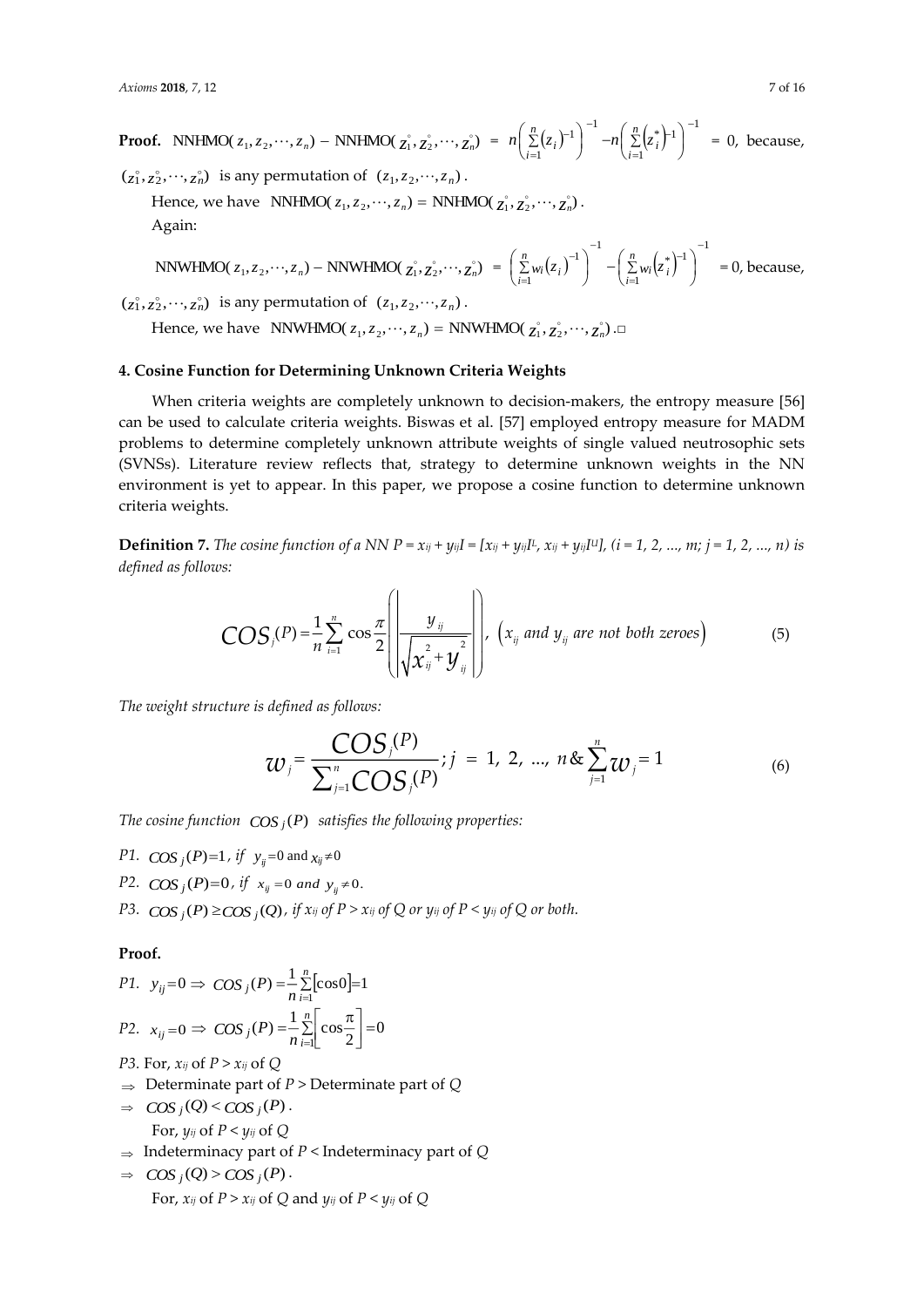$$
\Rightarrow \cos_j(Q) > \cos_j(P) . \Box
$$

**Example 4.** Let two NNs be  $z_1 = 3 + 2I$ , and  $z_2 = 3 + 5I$ , then,  $COS(z_1) = 0.9066$ ,  $COS(z_2) = 0.7817$ .

**Example 5.** Let two NNs be  $z_1 = 3 + I$ , and  $z_2 = 7 + I$ , then,  $COS(z_1) = 0.9693$ ,  $COS(z_2) = 0.9938$ .

**Example 6.** Let two NNs be  $z_1 = 10 + 2I$ , and  $z_2 = 2 + 10I$ , then,  $\cos(z_1) = 0.9882$ ,  $\cos(z_2) = 0.7178$ .

## **5. Multi-Criteria Group Decision-Making Strategies Based on NNHMO and NNWHMO**

Two MCGDM strategies using the NNHMO and NNWHMO respectively are developed in this section. Suppose that  $A = \{A_1, A_2, ..., A_m\}$  is a set of alternatives,  $C = \{C_1, C_2, ..., C_n\}$  is a set of criteria and *DM* = {*DM*1, *DM*2, …, *DMk*} is a set of decision-makers. Decision-makers' assessment for each alternative *A<sup>i</sup>* will be based on each criterion *Cj*. All the assessment values are expressed by NNs. Steps of decision making strategies based on proposed NNHMO and NNWHMO to solve MCGDM problems are presented below.

#### *5.1. MCGDM Strategy 1 (Based on NNHMO)*

Strategy 1 is presented (see Figure 1) using the following six steps:

*Step 1.* Determine the relation between alternatives and criteria.

Each decision-maker forms a NN decision matrix. The relation between the alternative  $A_i$  ( $i = 1$ , 2, ..., *m*) and the criterion  $C_i$  ( $j = 1, 2, ..., n$ ) is presented in Equation (7).

$$
DM_k[A|C] = A_2 \begin{pmatrix} C_1 & C_2 & \cdots & C_n \\ \langle x_{11} + y_{11}I \rangle_k & \langle x_{12} + y_{12}I \rangle_k & \cdots & \langle x_{1n} + y_{1n}I \rangle_k \\ \langle x_{21} + y_{21}I \rangle_k & \langle x_{22} + y_{22}I \rangle_k & \cdots & \langle x_{2n} + y_{2n}I \rangle_k \\ \vdots & \vdots & \ddots & \vdots \\ A_m \langle x_{m1} + y_{m1}I \rangle_k & \langle x_{m2} + y_{m2}I \rangle_k & \langle x_{mn} + y_{mn}I \rangle_k \end{pmatrix}
$$
(7)

Note 1: Here,  $\langle x_{ij} + y_{ij}I \rangle_k$  represents the NN rating value of the alternative  $A_i$  with respect to the criterion *C<sup>j</sup>* for the decision-maker *DMk*.

*Step* 2. Using Equation (3), determine the aggregation values ( $DM^{agg}(A_i)$ ), (*i* = 1, 2, ..., *n*) for all decision matrices.

*Step* 3. To fuse all the aggregation values (  $DM^{ags}(A_i)$  ), corresponding to alternatives  $A_i$ , we define the averaging function as follows:

$$
DM^{*ggr}(A_i) = \sum_{t=1}^k w_t (DM^{*ggr}(A_i)) \sum_{t=1}^k w_t = 1 \ (i = 1, 2, ..., n; t = 1, 2, ..., k)
$$
 (8)

Here, *w<sup>t</sup>* (*t* = 1, 2, …, *k*) is the weight of the decision-maker *DMt*.

*Step 4.* Determine the preference ranking order.

Using Equation (1), determine the score values  $Sc(z_i)$  (accuracy degrees  $Ac(z_i)$ , if necessary) ( $i =$ 1, 2, …, *m*) of all alternatives *Ai*. All the score values are arranged in descending order. The alternative corresponding to the highest score value (accuracy values) reflects the best choice.

*Step 5.* Select the best alternative from the preference ranking order.

*Step 6.* End.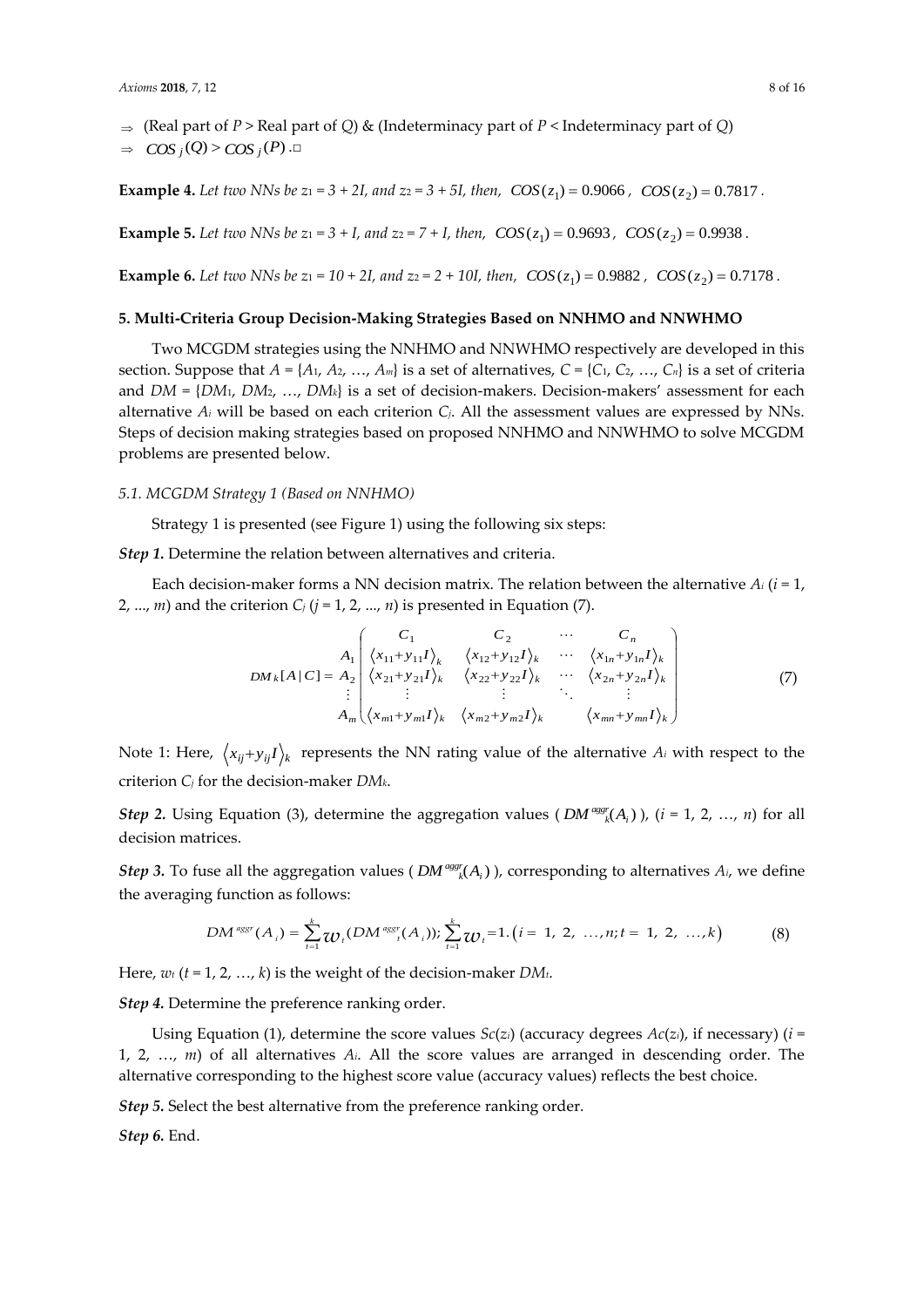

**Figure 1.** Steps of MCGDM Strategy 1 based on NNHMO.

*5.2. MCGDM Strategy 2 (Based on NNWHMO)*

Strategy 2 is presented (see Figure 2) using the following seven steps:

*Step 1.* This step is similar to the first step of Strategy 1.

*Step 2.* Determine the criteria weights.

Using Equation (6), determine the criteria weights from decision matrices ( *DMt*[*A*|*C*] ), (*t* = 1, 2, ..., *k*).

*Step* 3. Determine the weighted aggregation values (  $DM^{wagg}(A_i)$  ).

Using Equation (4), determine the weighted aggregation values (  $DM^{wagger}(A_i)$  ),  $(i = 1, 2, ..., n)$  for all decision matrices.

*Step 4.* Determine the averaging values.

To fuse all the weighted aggregation values (  $DM^{wagsr}(A_i)$  ), corresponding to alternatives  $A_i$ , we define the averaging function as follows:

$$
DM^{wagsr}(A_i) = \sum_{t=1}^{k} w_t (DM^{wagsr}(A_i)) (i = 1, 2, ..., n; t = 1, 2, ..., k)
$$
 (9)

Here, *w<sup>t</sup>* (*t* = 1, 2, …, *k*) is the weight of the decision maker *DMt*.

*Step 5.* Determine the ranking order.

Using Equation (1), determine the score values  $S(z_i)$  (accuracy degrees  $A(z_i)$ , if necessary) ( $i = 1$ , 2, …, *m*) of all alternatives *Ai*. All the score values are arranged in descending order. The alternative corresponding to the highest score value (accuracy values) reflects the best choice.

*Step 6.* Select the best alternative from the preference ranking order. *Step 7.* End.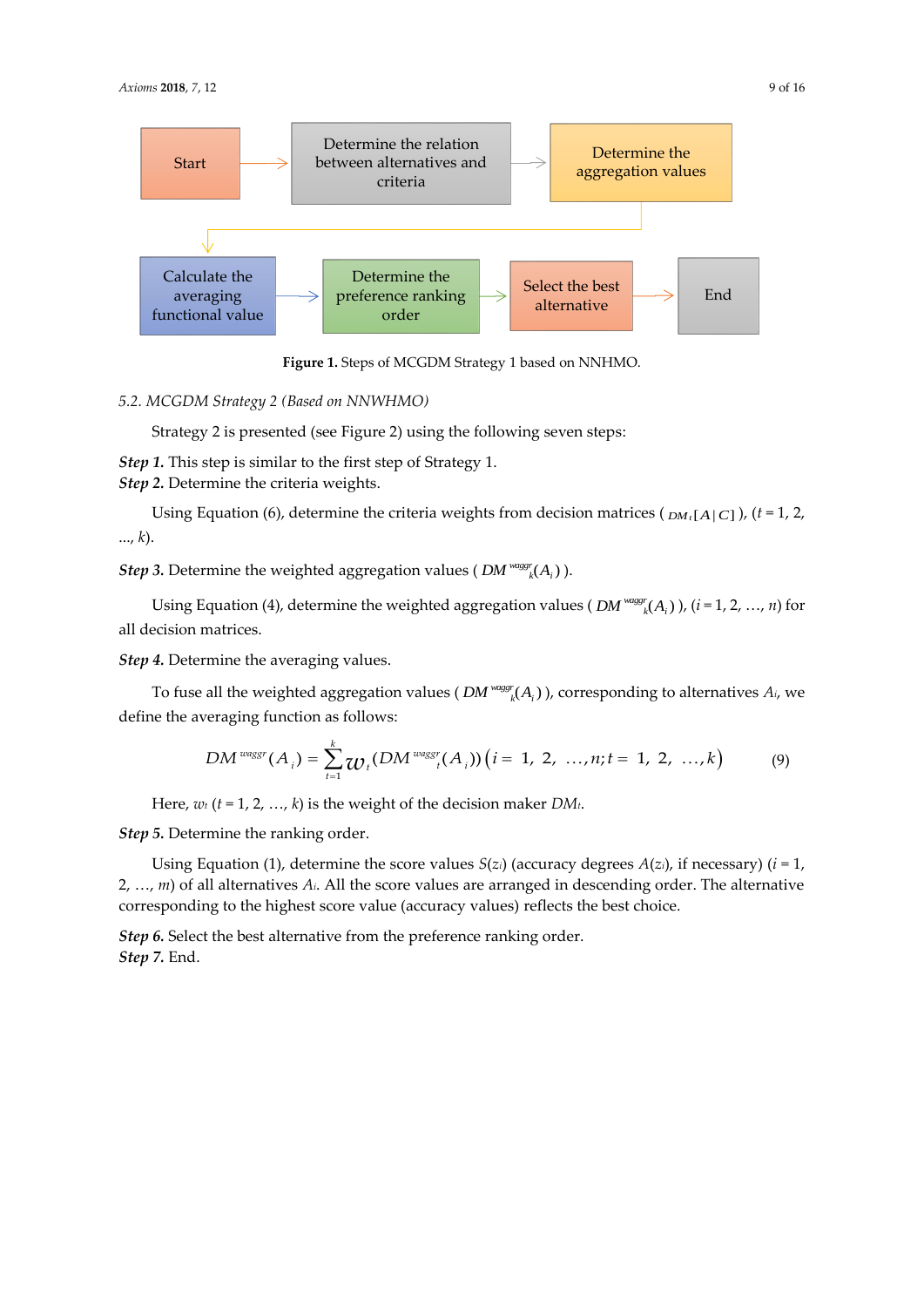

**Figure 2.** Steps of MCGDM strategy based on NNWHMO.

#### **6. Simulation Results**

We solve a numerical example studied by Zheng et al. [54]. An investment company desires to invest a sum of money in the best investment fund. There are four possible selection options to invest the money. Feasible selection options are namely, *A*1: Car company (CARC); *A*2: Food company (FOODC); *A*3: Computer company (COMC); *A*4: Arms company (ARMC). Decision-making must be based on the three criteria namely, risk analysis (*C*1), growth analysis (*C*2), environmental impact analysis (*C*3). The four possible selection options/alternatives are to be selected under the criteria by the NN assessments provided by the three decision-makers *DM*1, *DM*2, and *DM*3.

## *6.1. Solution Using MCGDM Strategy 1*

*Step 1.* Determine the relation between alternatives and criteria.

All assessment values are provided by the following three NN based decision matrices (shown in Equations (10)–(12).

$$
DM_{1}[L|C] = A_{2} \begin{pmatrix} C_{1} & C_{2} & C_{3} \\ 4+I & 5 & 3+I \\ 6 & 6 & 5 \\ A_{3} & 3 & 5+I & 6 \\ A_{4} & 7 & 6 & 4+I \end{pmatrix}
$$
(10)  

$$
DM_{2}[L|C] = A_{2} \begin{pmatrix} C_{1} & C_{2} & C_{3} \\ 5 & 4 & 4 \\ 7+I & 6 & 6 \\ A_{4} & 4 & 5 & 5+I \\ A_{4} & 6+I & 6 & 5 \end{pmatrix}
$$
(11)  

$$
DM_{3}[L|C] = A_{2} \begin{pmatrix} C_{1} & C_{2} & C_{3} \\ 4 & 5+I & 4 \\ 4 & 5+I & 4 \\ 4 & 5+I & 4 \\ A_{3} & 4+I & 5 & 6 \\ A_{4} & 8 & 6 & 4+I \end{pmatrix}
$$
(12)

Note 2: Here,  $DM_1[L|C]$ ,  $DM_2[L|C]$  and  $DM_3[L|C]$  are the decision matrices for the decision makers *DM*1, *DM*<sup>2</sup> and *DM*<sup>3</sup> respectively.

 $Step~2.$  Determine the weighted aggregation values (  $DM^{agg}(A_i)$  ).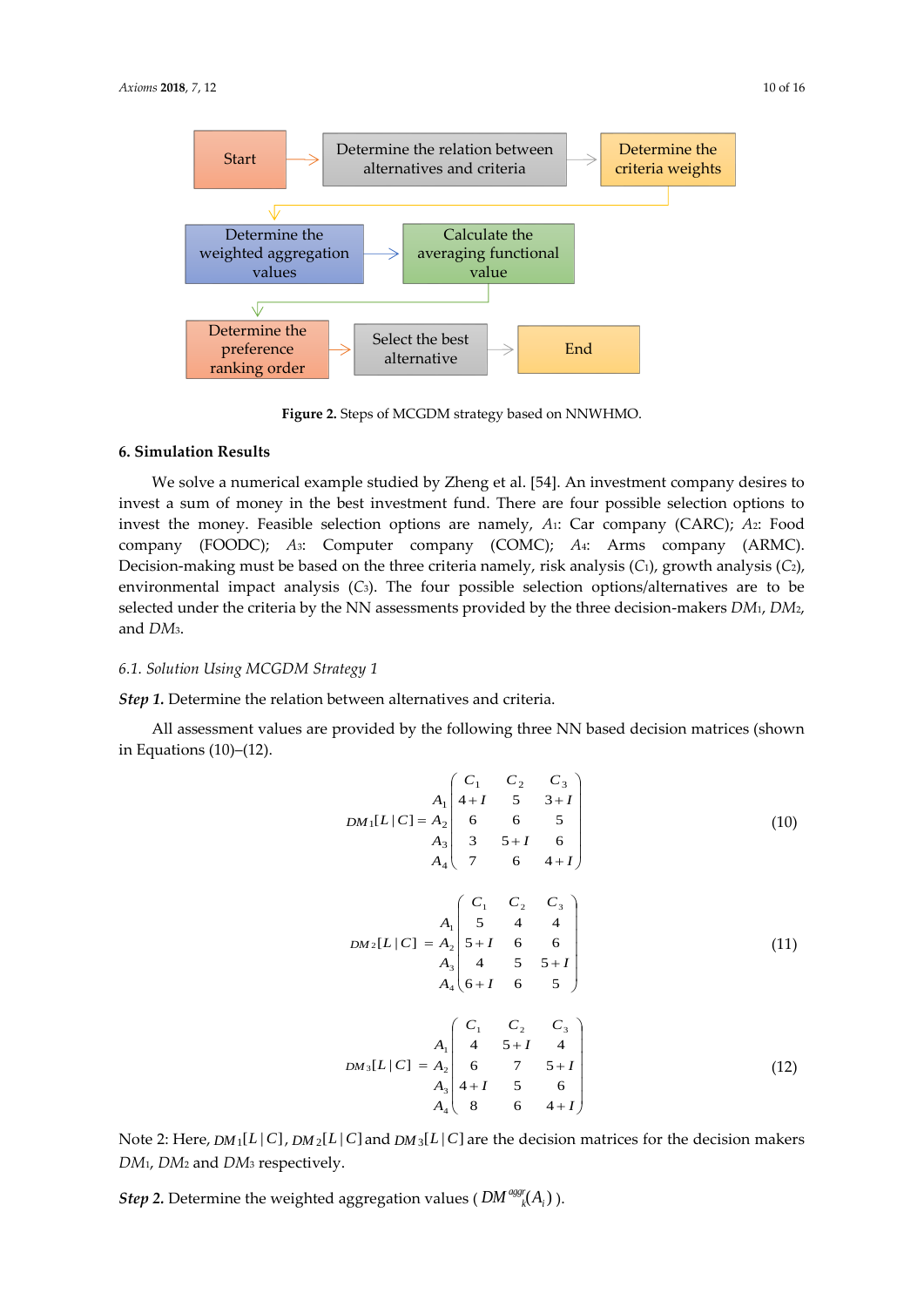Using Equation (3), we calculate the aggregation values (  $DM^{agg}(A_i)$  ) as follows:

$$
DM^{agg*}(A_1) = 3.829 + 0.785I
$$
;  $DM^{agg*}(A_2) = 5.625$ ;  $DM^{agg*}(A_3) = 4.285 + 0.214I$ ;  $DM^{agg*}(A_4) = 5.362 + 0.514I$ ;

 $DM^{agg}(A_1) = 4.285$ ;  $DM^{agg}(A_2) = 5.206 + 0.4151$ ;  $DM^{agg}(A_3) = 4.196 + 0.5321$ ;  $DM^{agg}(A_4) = 5.234 + 0.6181$ ;

 $DM^{agg}(A_1) = 4.019 + 0.605I$ ;  $DM^{agg}(A_2) = 5.817 + 0.433I$ ;  $DM^{agg}(A_3) = 4.876 + 0.387I$ ;  $DM^{agg}(A_4) = 6.023 + 0.257I$ .

*Step 3.* Determine the averaging values.

Using Equation (8), we calculate the averaging values (Considering equal importance of all the decision makers) to fuse all the aggregation values corresponding to the alternative *Ai*.

 $DM^{agg}(A_1) = 4.044 + 0.463I$ ;  $DM^{agg}(A_2) = 5.549 + 0.282I$ ;  $DM^{agg}(A_2) = 4.452 + 0.378I$ ;  $DM^{agg}(A_4) = 5.539 + 0.463I$ .

*Step 4.* Using Equation (1), we calculate the score values  $Sc(A_i)$  ( $i = 1, 2, 3, 4$ ). Sensitivity analysis and ranking order of alternatives are shown in Table 1 for different values of *I*.

|                  | $Sc(A_i)$                                                                     | <b>Ranking Order</b>                |
|------------------|-------------------------------------------------------------------------------|-------------------------------------|
| $I = [0, 0]$     | $S(A_1) = 0.4988$ , $S(A_2) = 0.4993$ , $S(A_3) = 0.4982$ , $S(A_4) = 0.4983$ | $A_2 \succ A_1 \succ A_4 \succ A_3$ |
| $I \in [0, 0.2]$ | $S(A_1) = 0.5081$ , $S(A_2) = 0.5144$ , $S(A_3) = 0.5067$ , $S(A_4) = 0.5056$ | $A_2 \succ A_1 \succ A_3 \succ A_4$ |
| $I \in [0, 0.4]$ | $S(A_1) = 0.5182$ , $S(A_2) = 0.5195$ , $S(A_3) = 0.5151$ , $S(A_4) = 0.5249$ | $A_2 \succ A_1 \succ A_4 \succ A_3$ |
| $I \in [0, 0.6]$ | $S(A_1) = 0.5289$ , $S(A_2) = 0.5346$ , $S(A_3) = 0.5236$ , $S(A_4) = 0.5233$ | $A_2 \succ A_1 \succ A_3 \succ A_4$ |
| $I \in [0, 0.8]$ | $S(A_1) = 0.5396$ , $S(A_2) = 0.5497$ , $S(A_3) = 0.5320$ , $S(A_4) = 0.5316$ | $A_2 \succ A_1 \succ A_3 \succ A_4$ |
| $I \in [0, 1]$   | $S(A_1) = 0.5503$ , $S(A_2) = 0.5547$ , $S(A_3) = 0.5405$ , $S(A_4) = 0.5399$ | $A_2 \succ A_1 \succ A_3 \succ A_4$ |

**Table 1.** Sensitivity analysis and ranking order with variation of "*I*" on NNs for strategy 1.

*Step 5.* Food company (FOODC) is the best alternative for investment. *Step 6.* End.

Note 3: In Figure 3, we represent ranking order of alternatives with variation of "*I*" based on strategy 1. Figure 3 reflects that various values of *I*, ranking order of alternatives are different. However, the best choice is the same.



**Figure 3.** Ranking order with variation of '*I*' based on strategy 1.

## *6.2. Solution Using MCGDM Strategy 2*

*Step 1.* Determine the relation between alternatives and criteria.

This step is similar to the first step of strategy 1.

*Step 2.* Determine the criteria weights.

Using Equations (5) and (6), criteria weights are calculated as follows:

[*w*<sup>1</sup> = 0.3265, *w*<sup>2</sup> = 0.3430, *w*<sup>3</sup> = 0.3305] for *DM*1,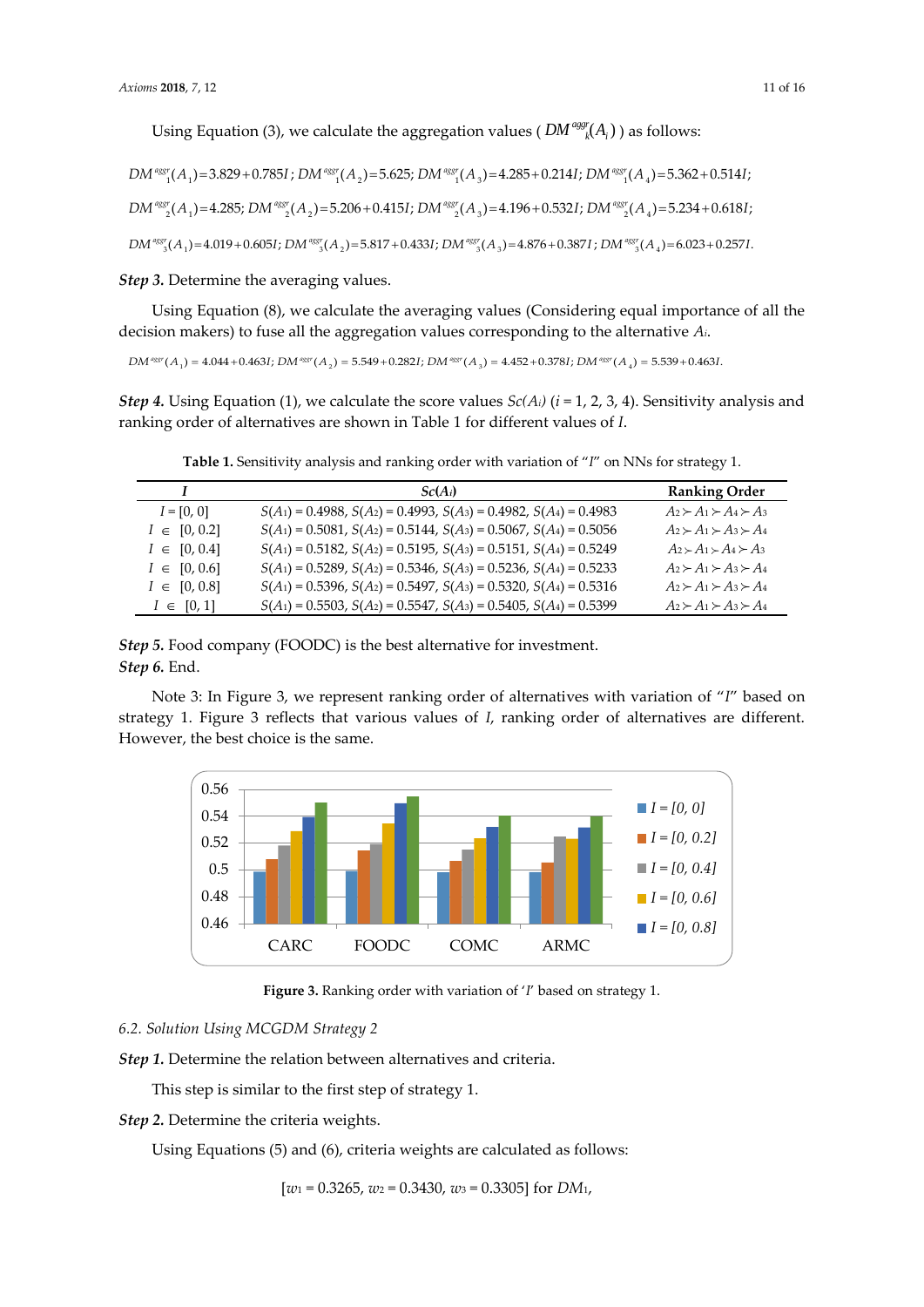$$
[w_1\,{=}\,0.3333,\,w_2\,{=}\,0.3335,\,w_3\,{=}\,0.3332]\; \text{for}\; DM_3.
$$

Step 3. Determine the weighted aggregation values ( $DM^{wagg}(A_i)$ ).

Using Equation (4), we calculate the aggregation values ( $DM^{agg}(A_i)$ ) as follows:

$$
DM^{eqg} (A_1) = 3.861 + 0.774I; DM^{eqg} (A_2) = 6.006; DM^{eqg} (A_3) = 4.307 + 0.234I; DM^{eqg} (A_4) = 5.399 + 0.541I;
$$
  
\n
$$
DM^{eqg} (A_1) = 4.288; DM^{eqg} (A_2) = 5.219 + 0.429I; DM^{eqg} (A_3) = 4.206 + 0.541I; DM^{eqg} (A_4) = 5.251 + 0.629I;
$$
  
\n
$$
DM^{eqg} (A_1) = 4.024 + 0.616I; DM^{eqg} (A_2) = 5.824 + 0.445I; DM^{eqg} (A_3) = 4.889 + 0.393I; DM^{eqg} (A_4) = 6.029 + 0.265I.
$$

*Step 4.* Determine the averaging values.

Using Equation (9), we calculate the averaging (Considering equal importance of all the decision makers to fuse all the aggregation values corresponding to the alternative *Ai*.

$$
DM^{*ggr}(A_1) = 4.057 + 0.463I; DM^{*ggr}(A_2) = 5.568 + 0.291I; DM^{*ggr}(A_3) = 4.467 + 0.389I; DM^{*ggr}(A_4) = 5.559 + 0.478I.
$$

*Step 5.* Determine the ranking order.

Using Equation (1), we calculate the score values  $Sc(A_i)$  ( $i = 1, 2, 3, 4$ ). Since scores values are different, accuracy values are not required. Sensitivity analysis and ranking order of alternatives are shown in Table 2 for different values of *I*.

**Table 2.** Sensitivity analysis and ranking order with variation of "*I*" on NNs for strategy 2.

|                  | $Sc(A_i)$                                                                     | <b>Ranking Order</b>                |
|------------------|-------------------------------------------------------------------------------|-------------------------------------|
| $I=0$            | $S(A_1) = 0.4968$ , $S(A_2) = 0.4993$ , $S(A_3) = 0.4981$ , $S(A_4) = 0.4982$ | $A_2 \succ A_4 \succ A_3 \succ A_1$ |
| $I \in [0, 0.2]$ | $S(A_1) = 0.5081$ , $S(A_2) = 0.5095$ , $S(A_3) = 0.5068$ , $S(A_4) = 0.5067$ | $A_2 \succ A_1 \succ A_4 \succ A_3$ |
| $I \in [0, 0.4]$ | $S(A_1) = 0.5195$ , $S(A_2) = 0.5198$ , $S(A_3) = 0.5155$ , $S(A_4) = 0.5153$ | $A_2 \succ A_1 \succ A_3 \succ A_4$ |
| $I \in [0, 0.6]$ | $S(A_1) = 0.5308$ , $S(A_2) = 0.5350$ , $S(A_3) = 0.5241$ , $S(A_4) = 0.5239$ | $A_2 \succ A_1 \succ A_3 \succ A_4$ |
| $I \in [0, 0.8]$ | $S(A_1) = 0.5421$ , $S(A_2) = 0.5502$ , $S(A_3) = 0.5328$ , $S(A_4) = 0.5324$ | $A_2 \succ A_1 \succ A_3 \succ A_4$ |
| $I \in [0, 1]$   | $S(A_1) = 0.5535$ , $S(A_2) = 0.5654$ , $S(A_3) = 0.5415$ , $S(A_4) = 0.5410$ | $A_2 \succ A_1 \succ A_3 \succ A_4$ |

*Step 6.* Food company (FOODC) is the best alternative for investment. *Step 7.* End.

Note 4: In Figure 4, we represent ranking order of alternatives with variation of "*I*" based on strategy 2. Figure 4 reflects that various values of *I*, ranking order of alternatives are different. However, the best choice is the same.



**Figure 4.** Ranking order with variation of '*I*' on NNs for Strategy 2.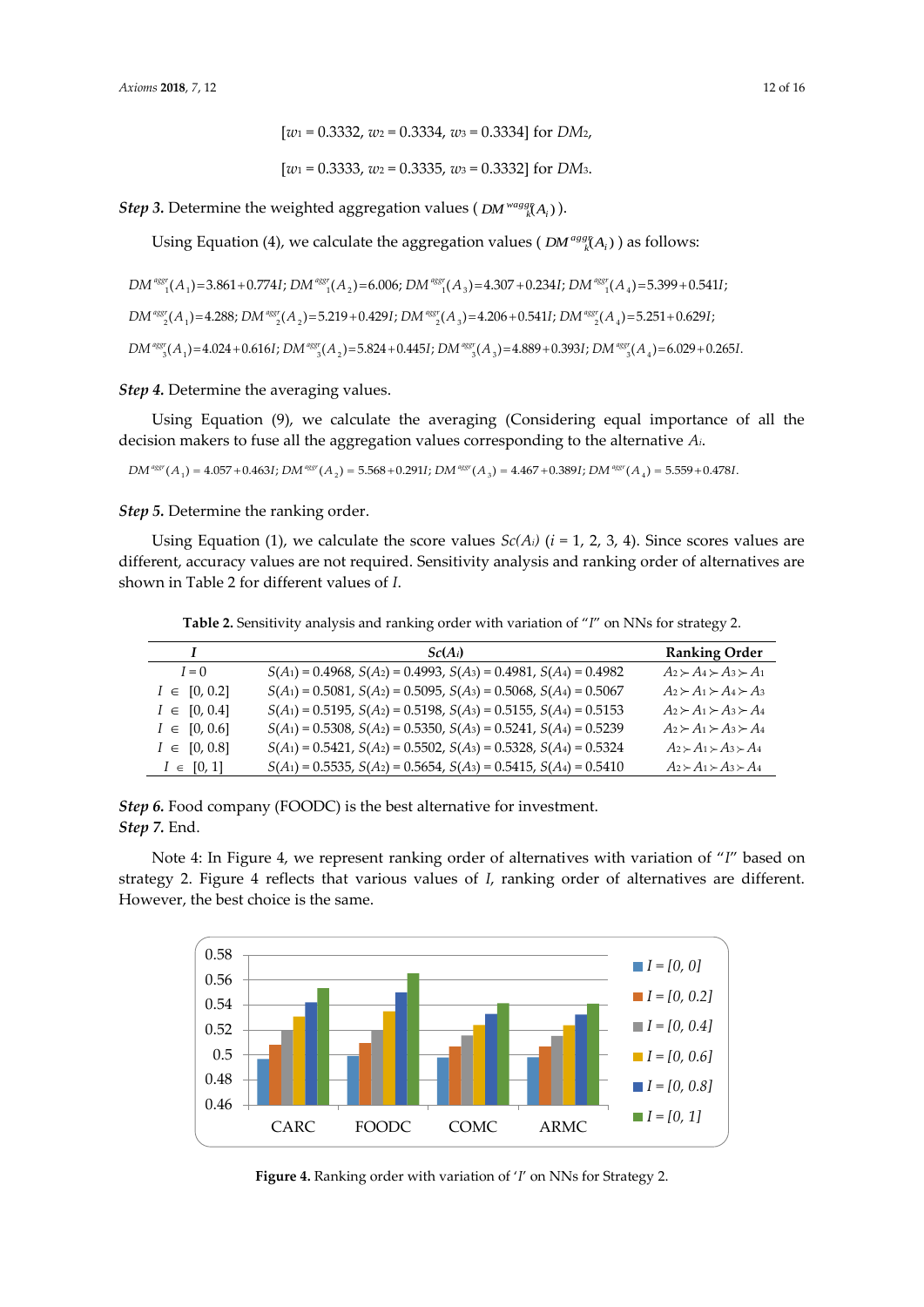#### **7. Comparison Analysis and Contributions of the Proposed Approach**

#### *7.1. Comparison Analysis*

In this subsection, a comparison analysis is conducted between the proposed MCGDM strategies and the other existing strategies in the literature in NN environment. Table 1 reflects that  $A_2$  is the best alternative for  $I = 0$  and  $I \neq 0$  i.e., for all cases considered. Table 2 reflects that  $A_2$  is the best alternative for any values of *I*. Ranking order differs for different values of *I*.

The ranking results obtained from the existing strategies [52–54] are furnished in Table 3. The ranking orders of Ye [52] and Zheng et al. [54] are similar for all values of *I* considered. When *I* lies in [0, 0], [0, 0.2], [0, 0.4], *A*<sup>2</sup> is the best alternative for [52–54] and the proposed strategies. When *I* lies in [0, 0.6], [0, 0.8], [0, 1], *A*<sup>4</sup> is the best alternative for [52,54], whereas *A*<sup>2</sup> is the best alternative for [53], and the proposed strategies.

**Table 3.** Comparison of ranking preference order with variation of '*I'* on NNs for different strategies.

|          | Ye [52]                                   | Zheng et al. [54]                   | Liu and Liu [53]                    | <b>Proposed Strategy 1</b>          | <b>Proposed Strategy 2</b>          |
|----------|-------------------------------------------|-------------------------------------|-------------------------------------|-------------------------------------|-------------------------------------|
| [0, 0]   | $A_2 \succ A_4 \succ A_3 \succ A_1$       | $A_2 \succ A_4 \succ A_3 \succ A_1$ | $A_2 \succ A_4 \succ A_1 \succ A_3$ | $A_2 \succ A_1 \succ A_4 \succ A_3$ | $A_2 \succ A_4 \succ A_3 \succ A_1$ |
| [0, 0.2] | $A_2 \succ A_4 \succ A_3 \succ A_1$       | $A_2 \succ A_4 \succ A_3 \succ A_1$ | $A_2 \succ A_3 \succ A_1 \succ A_4$ | $A_2 \succ A_1 \succ A_3 \succ A_4$ | $A_2 \succ A_1 \succ A_4 \succ A_3$ |
| [0, 0.4] | $A_2 \succ A_4 \succ A_3 \succ A_1$       | $A_2 \succ A_4 \succ A_3 \succ A_1$ | $A_2 \succ A_3 \succ A_4 \succ A_1$ | $A_2 \succ A_1 \succ A_4 \succ A_3$ | $A_2 \succ A_1 \succ A_3 \succ A_4$ |
| [0, 0.6] | $A_4 \succeq A_2 \succeq A_3 \succeq A_1$ | $A_4 \succ A_2 \succ A_3 \succ A_1$ | $A_2 \succ A_3 \succ A_4 \succ A_1$ | $A_2 \succ A_1 \succ A_3 \succ A_4$ | $A_2 \succ A_1 \succ A_3 \succ A_4$ |
| [0, 0.8] | $A_4 \succ A_2 \succ A_3 \succ A_1$       | $A_4 \succ A_2 \succ A_3 \succ A_1$ | $A_2 \succ A_3 \succ A_4 \succ A_1$ | $A_2 \succ A_1 \succ A_3 \succ A_4$ | $A_2 \succ A_1 \succ A_3 \succ A_4$ |
| [0, 1]   | $A_4 \succ A_2 \succ A_3 \succ A_1$       | $A_4 \succ A_2 \succ A_3 \succ A_1$ | $A_2 \succ A_4 \succ A_3 \succ A_1$ | $A_2 \succ A_1 \succ A_3 \succ A_4$ | $A_2 \succ A_1 \succ A_3 \succ A_4$ |

In strategy [52], deneutrosophication process is analyzed. It does not recognize the importance of the aggregation information. MCGDM due to Liu and Liu [53] is based on NN generalized weighted power averaging operator. This strategy cannot deal the situation when larger value other than arithmetic mean, geometric mean, and harmonic mean is necessary for experimental purpose.

The strategy proposed by Zheng et al. [54] cannot be used when few observations contribute disproportionate amount to the arithmetic mean. The proposed two MCGDM strategies are free from these shortcomings.

## *7.2. Contributions of the Proposed Approach*

- NNHMO and NNWHMO in NN environment are firstly defined in the literature. We have also proved their basic properties.
- We have proposed score and accuracy functions of NN numbers for ranking. If two score values are same, then accuracy function can be used for ranking purpose.
- The proposed two strategies can also be used when observations/experiments contribute is disproportionate amount to the arithmetic mean. The harmonic mean is used when sample values contain fractions and/or extreme values (either too small or too big).
- To calculate unknown weights structure of criteria in NN environment, we have proposed cosine function.
- Steps and calculations of the proposed strategies are easy to use.
- We have solved a numerical example to show the feasibility, applicability, and effectiveness of the proposed two strategies.

#### **8. Conclusions**

In the study, we have proposed NNHMO and NNWHMO. We have developed two strategies of ranking NNs based on proposed score and accuracy functions. We have proposed a cosine function to determine unknown weights of the criteria in a NN environment. We have developed two novel MCGDM strategies based on the proposed aggregation operators. We have solved a hypothetical case study and compared the obtained results with other existing strategies to demonstrate the effectiveness of the proposed MCGDM strategies. Sensitivity analysis for different values of *I* is also conducted to show the influence of *I* in preference ranking of the alternatives. The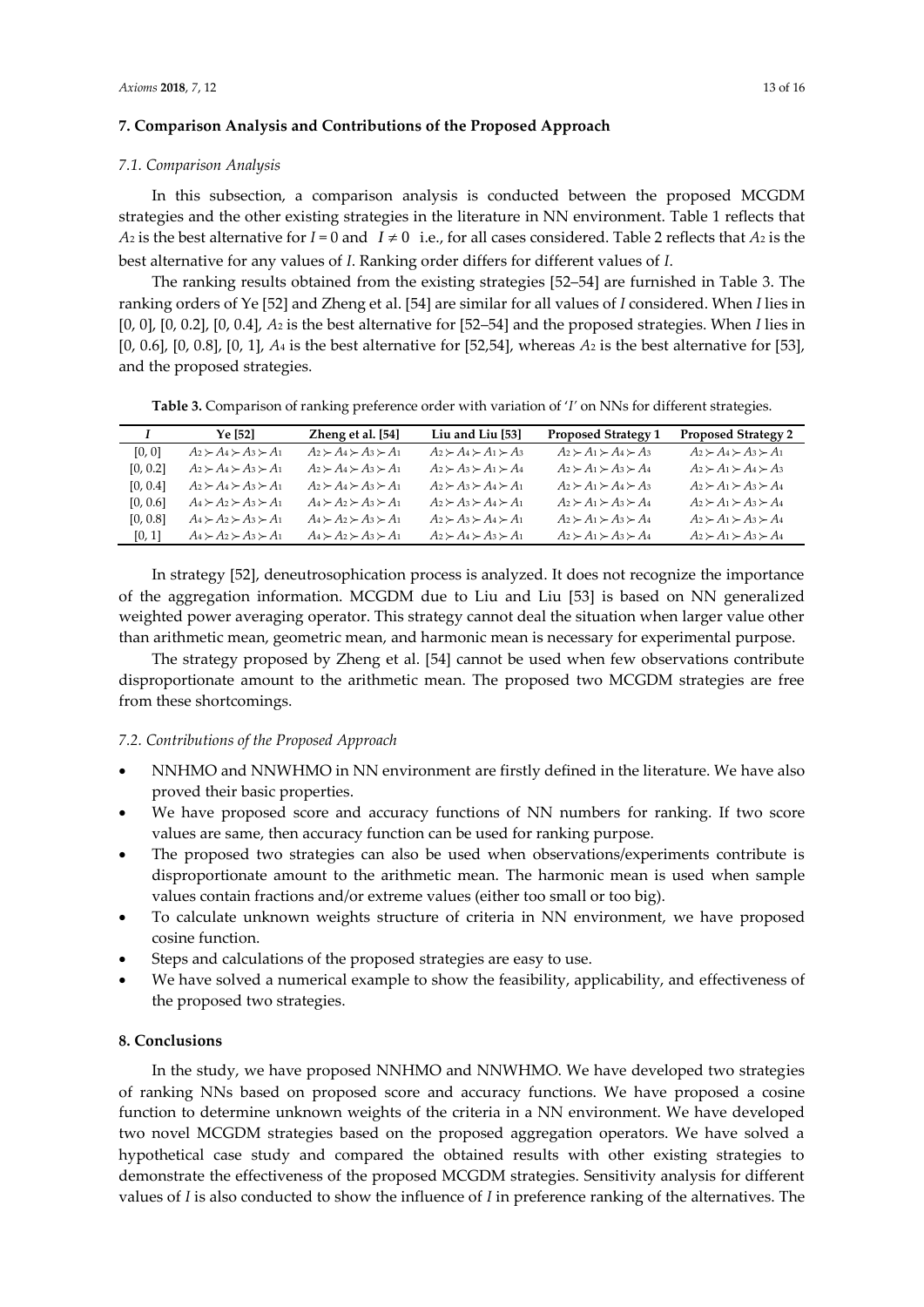proposed MCGDM strategies can be applied in supply selection, pattern recognition, cluster analysis, medical diagnosis, etc.

**Acknowledgments:** The authors are very grateful to the anonymous reviewers for their insightful and constructive comments and suggestions that have led to an improved version of this paper.

**Author Contributions:** Kalyan Mondal and Surapati Pramanik conceived and designed the experiments; Kalyan Mondal, and Surapati Pramanik performed the experiments; Surapati Pramanik, Bibhas C. Giri, and Florentine Smarandache analyzed the data; Kalyan Mondal, Surapati Pramanik, Bibhas C. Giri, and Florentine Smarandache contributed to the analysis tools; and Kalyan Mondal and Surapati Pramanik wrote the paper.

**Conflicts of Interest:** The authors declare no conflict of interest.

## **References**

- 1. Hwang, L.; Lin, M.J. *Group Decision Making under Multiple Criteria: Methods and Applications*; Springer: Heidelberg, Germany, 1987.
- 2. Hwang, C.; Yoon, K. *Multiple Attribute Decision Making, Methods and Applications*; Springer: New York, NY, USA, 1981; Volume 186.
- 3. Chen, S.J.; Hwang, C.L. *Fuzzy Multiple Attribute Decision-Making, Methods and Applications*; Lecture Notes in Economics and Mathematical Systems; Springer: Berlin/Heidelberg, Germany, 1992; Volume 375.
- 4. Chang, T.H.; Wang, T.C. Using the fuzzy multi-criteria decision making approach for measuring the possibility of successful knowledge management. *Inf. Sci.* **2009**, *179*, 355–370.
- 5. Krohling, R.A.; De Souza, T.T.M. Combining prospect theory and fuzzy numbers to multi-criteria decision making. *Exp. Syst. Appl.* **2012**, *39*, 11487–11493.
- 6. Chen, C.T. Extension of the TOPSIS for group decision-making under fuzzy environment. *Fuzzy Sets Syst.* **2000**, *114*, 1–9.
- 7. Zhang, G.; Lu, J. An integrated group decision-making method dealing with fuzzy preferences for alternatives and individual judgments for selection criteria. *Group Decis. Negot.* **2003**, *12*, 501–515.
- 8. Krohling, R.A.; Campanharo, V.C. Fuzzy TOPSIS for group decision making: A case study for accidents with oil spill in the sea. *Exp. Syst. Appl.* **2011**, *38*, 4190–4197.
- 9. Xia, M.; Xu, Z. A novel method for fuzzy multi-criteria decision making. *Int. J. Inf. Technol. Decis. Mak.* **2014**, *13*, 497–519.
- 10. Mehlawat, M.K.; Guptal, P. A new fuzzy group multi-criteria decision making method with an application to the critical path selection. *Int. J. Adv. Manuf. Technol.* **2015**, doi:10.1007/s00170-015-7610-4.
- 11. Lin, L.; Yuan, X.H.; Xia, Z.Q. Multicriteria fuzzy decision-making based on intuitionistic fuzzy sets. *J. Comput. Syst. Sci.* **2007**, *73*, 84–88.
- 12. Liu, H.W.; Wang, G.J. Multi-criteria decision-making methods based on intuitionistic fuzzy sets. *Eur. J. Oper. Res.* **2007**, *179*, 220–233.
- 13. Pramanik, S.; Mondal, K. Weighted fuzzy similarity measure based on tangent function and its application to medical diagnosis. *Int. J. Innov. Res. Sci. Eng. Technol.* **2015**, *4*, 158–164.
- 14. Pramanik, S.; Mukhopadhyaya, D. Grey relational analysis based intuitionistic fuzzy multi-criteria group decision-making approach for teacher selection in higher education. *Int. J. Comput. Appl.* **2011**, *34*, 21–29, doi:10.5120/4138-5985.
- 15. Mondal, K.; Pramanik, S. Intuitionistic fuzzy multi criteria group decision making approach to quality-brick selection problem. *J. Appl. Quant. Methods* **2014**, *9*, 35–50.
- 16. Dey, P.P.; Pramanik, S.; Giri, B.C. Multi-criteria group decision making in intuitionistic fuzzy environment based on grey relational analysis for weaver selection in Khadi institution. *J. Appl. Quant. Methods* **2015**, *10*, 1–14.
- 17. Ye, J. Multicriteria fuzzy decision-making method based on the intuitionistic fuzzy cross-entropy. In Proceedings of the International Conference on Intelligent Human-Machine Systems and Cybernetics, Hangzhou, China, 26–27 August 2009.
- 18. Chen, S.M.; Chang, C.H. A novel similarity measure between Atanassov's intuitionistic fuzzy sets based on transformation techniques with applications to pattern recognition. *Inf. Sci.* **2015**, *291*, 96–114.
- 19. Chen, S.M.; Cheng, S.H.; Chiou, C.H. Fuzzy multi-attribute group decision making based on intuitionistic fuzzy sets and evidential reasoning methodology. *Inf. Fusion* **2016**, *27*, 215–227.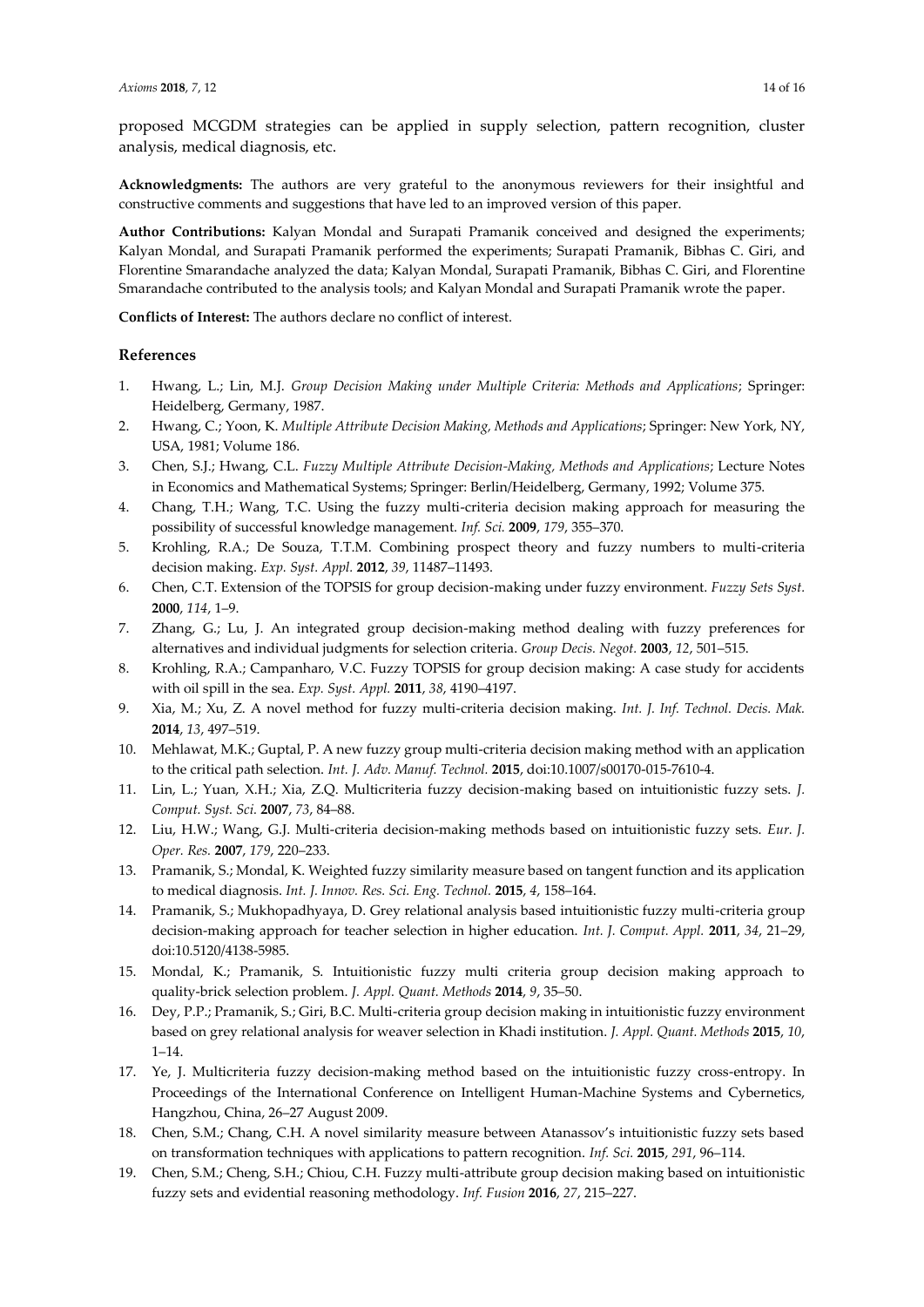- 20. Wang, J.Q.; Han, Z.Q.; Zhang, H.Y. Multi-criteria group decision making method based on intuitionistic interval fuzzy information. *Group Decis. Negot.* **2014**, *23*, 715–733.
- 21. Yue, Z.L. TOPSIS-based group decision-making methodology in intuitionistic fuzzy setting. *Inf. Sci.* **2014**, *277*, 141–153.
- 22. He, X.; Liu, W.F. An intuitionistic fuzzy multi-attribute decision-making method with preference on alternatives. *Oper. Res Manag. Sci.* **2013**, *22*, 36–40.
- 23. Mondal, K.; Pramanik, S. Intuitionistic fuzzy similarity measure based on tangent function and its application to multi-attribute decision making. *Glob. J. Adv. Res.* **2015**, *2*, 464–471.
- 24. Peng, H.G.; Wang, J.Q.; Cheng, P.F. A linguistic intuitionistic multi-criteria decision-making method based on the Frank Heronian mean operator and its application in evaluating coal mine safety. *Int. J. Mach. Learn. Cybern.* **2016**, doi:10.1007/s13042-016-0630-z.
- 25. Liang, R.X.; Wang, J.Q.; Zhang, H.Y. A multi-criteria decision-making method based on single-valued trapezoidal neutrosophic preference relations with complete weight information. *Neural Comput. Appl.* **2017**, doi:10.1007/s00521-017-2925-8.
- 26. Wang, J.Q.; Yang, Y.; Li, L. Multi-criteria decision-making method based on single-valued neutrosophic linguistic Maclaurin symmetric mean operators. *Neural Comput. Appl.* **2016**, doi:10.1007/s00521-016-2747-0.
- 27. Kharal, A. A neutrosophic multi-criteria decision making method. *New Math. Nat. Comput.* **2014**, *10*, 143–162.
- 28. Ye, J. Multiple attribute group decision-making method with completely unknown weights based on similarity measures under single valued neutrosophic environment. *J. Intell. Fuzzy Syst.* **2014**, *27*, 2927–2935.
- 29. Mondal, K.; Pramanik, S. Multi-criteria group decision making approach for teacher recruitment in higher education under simplified neutrosophic environment. *Neutrosophic Sets Syst.* **2014**, *6*, 28–34.
- 30. Biswas, P.; Pramanik, S.; Giri, B.C. A new methodology for neutrosophic multi-attribute decision-making with unknown weight information. *Neutrosophic Sets Syst.* **2014**, *3*, 44–54.
- 31. Biswas, P.; Pramanik, S.; Giri, B.C. Cosine similarity measure based multi-attribute decision-making with trapezoidal fuzzy neutrosophic numbers. *Neutrosophic Sets Syst.* **2014**, *8*, 46–56.
- 32. Mondal, K.; Pramanik, S. Neutrosophic decision making model for clay-brick selection in construction field based on grey relational analysis. *Neutrosophic Sets Syst.* **2015**, *9*, 64–71.
- 33. Mondal, K.; Pramanik, S. Neutrosophic tangent similarity measure and its application to multiple attribute decision making. *Neutrosophic Sets Syst.* **2015**, *9*, 85–92.
- 34. Pramanik, S.; Biswas, P.; Giri, B.C. Hybrid vector similarity measures and their applications to multi-attribute decision making under neutrosophic environment. *Neural Comput. Appl.* **2015**, doi:10.1007/s00521-015-2125-3.
- 35. Sahin, R.; Küçük, A. Subsethood [measure for single valued neutrosophic sets.](javascript:void(0)) *J. Intell. Fuzzy Syst.* **2015**, *29*, 525–530.
- 36. Mondal, K.; Pramanik, S. Neutrosophic decision making model of school choice. *Neutrosophic Sets Syst.* **2015**, *7*, 62*–*68.
- 37. Ye, J. An extended TOPSIS method for multiple attribute group decision making based on single valued neutrosophic linguistic numbers. *J. Intell. Fuzzy Syst.* **2015**, *28*, 247–255.
- 38. Biswas, P.; Pramanik, S.; Giri, B.C. TOPSIS method for multi-attribute group decision-making under single-valued neutrosophic environment. *Neural Comput. Appl.* **2016**, *27*, 727–737.
- 39. Biswas, P.; Pramanik, S.; Giri, B.C. Value and ambiguity index based ranking method of single-valued trapezoidal neutrosophic numbers and its application to multi-attribute decision making. *Neutrosophic Sets Syst.* **2016**, *12*, 127–138.
- 40. Biswas, P.; Pramanik, S.; Giri, B.C. Aggregation of triangular fuzzy neutrosophic set information and its application to multi-attribute decision making. *Neutrosophic Sets Syst.* **2016**, *12*, 20–40.
- 41. Smarandache, F.; Pramanik, S. (Eds.) *New Trends in Neutrosophic Theory and Applications*; Pons Editions: Brussels, Belgium, 2016; pp. 15–161, ISBN 978-1-59973-498-9.
- 42. Sahin, R.; Liu, P. Maximizing deviation method for neutrosophic multiple attribute decision making with incomplete weight information. *Neural Comput. Appl.* **2016**, *27*, 2017–2029.
- 43. Pramanik, S.; Dalapati, S.; Alam, S.; Smarandache, S.; Roy, T.K. NS-cross entropy based MAGDM under single valued neutrosophic set environment. *Preprints* **2018**, doi:10.20944/preprints 201801.0006.v1.